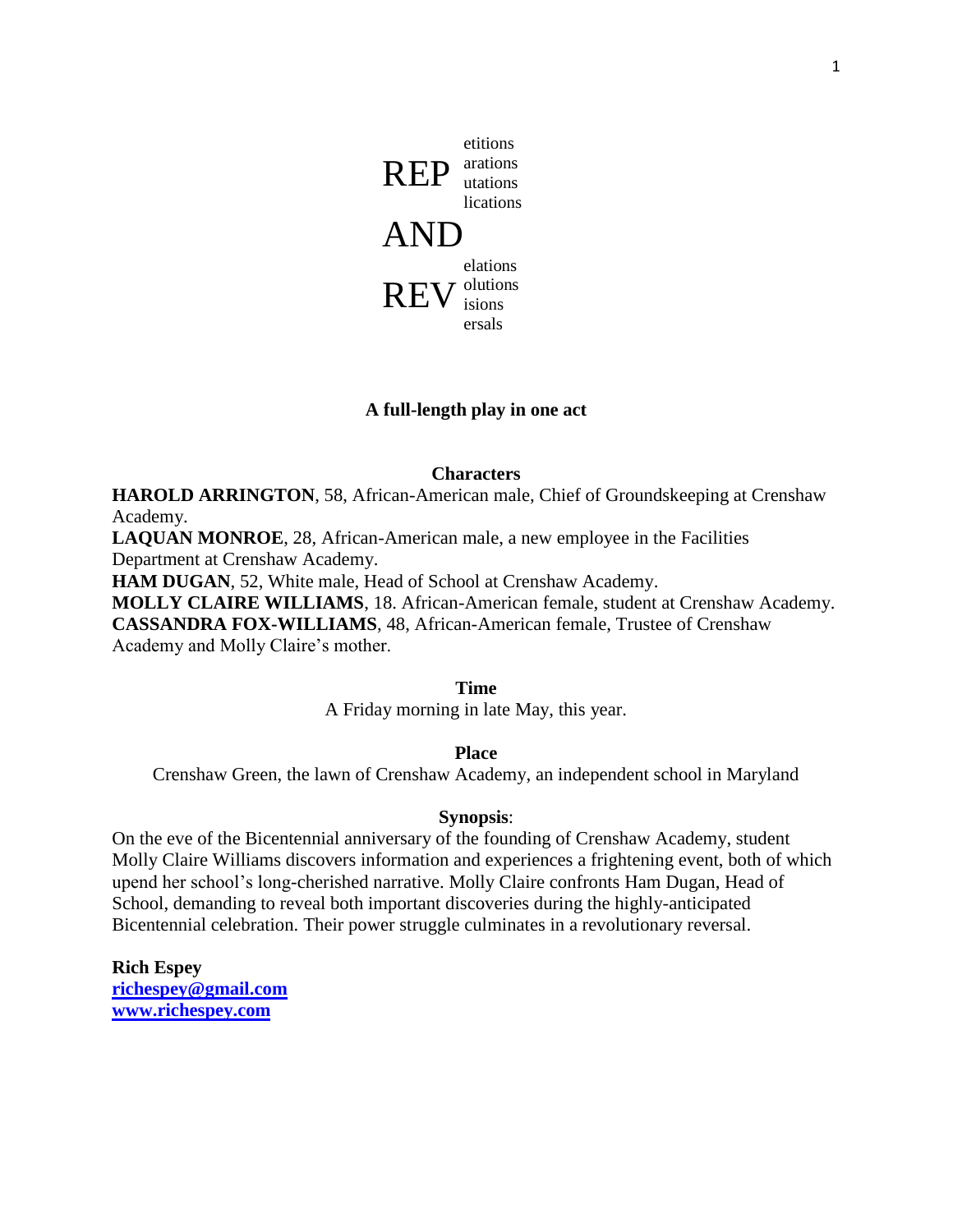*A wide, expansive, green lawn.* 

*HAROLD ARRINGTON, 58, African-American male dressed in work clothes is there wheeling or lugging a speaker's podium/lectern across the lawn. LAQUAN MONROE, 28, African-American male dressed in similar work clothes helps HAROLD ARRINGTON center the podium. HAROLD ARRINGTON places a microphone on the podium. HAROLD ARRINGTON then instructs LAQUAN MONROE about the lawn.*

### **HAROLD ARRINGTON**

Three inches. Cut every third day. Cut it dry. Sharp cuts are even cuts. Crenshaw Green is Maryland tall fescue. Apply crabgrass herbicide when soil temp hits 55. Green products only. This is a green school. We're blessed. Reseed bare spots every March 15. Core aerate and overseed if needed every September 15. Today is Founder's Day. Bicentennial Founder's Day. Two hundred years of Crenshaw Academy. Everyone here on Crenshaw Green. The lawn itself, could it take voice, might speak aloud and plain. But we're blessed. Soon is the time I cut this lawn. Right after Dawn's rosy fingers caress it and dry up its morning tears. You will watch. Any questions, LaQuan?

#### **LAQUAN MONROE**

Why is this lawn called Crenshaw Green? Who named it? And why? Why is it so big? Who is allowed on this lawn? Who is not allowed on this lawn? What is allowed to happen on this lawn? What is not allowed to happen on this lawn?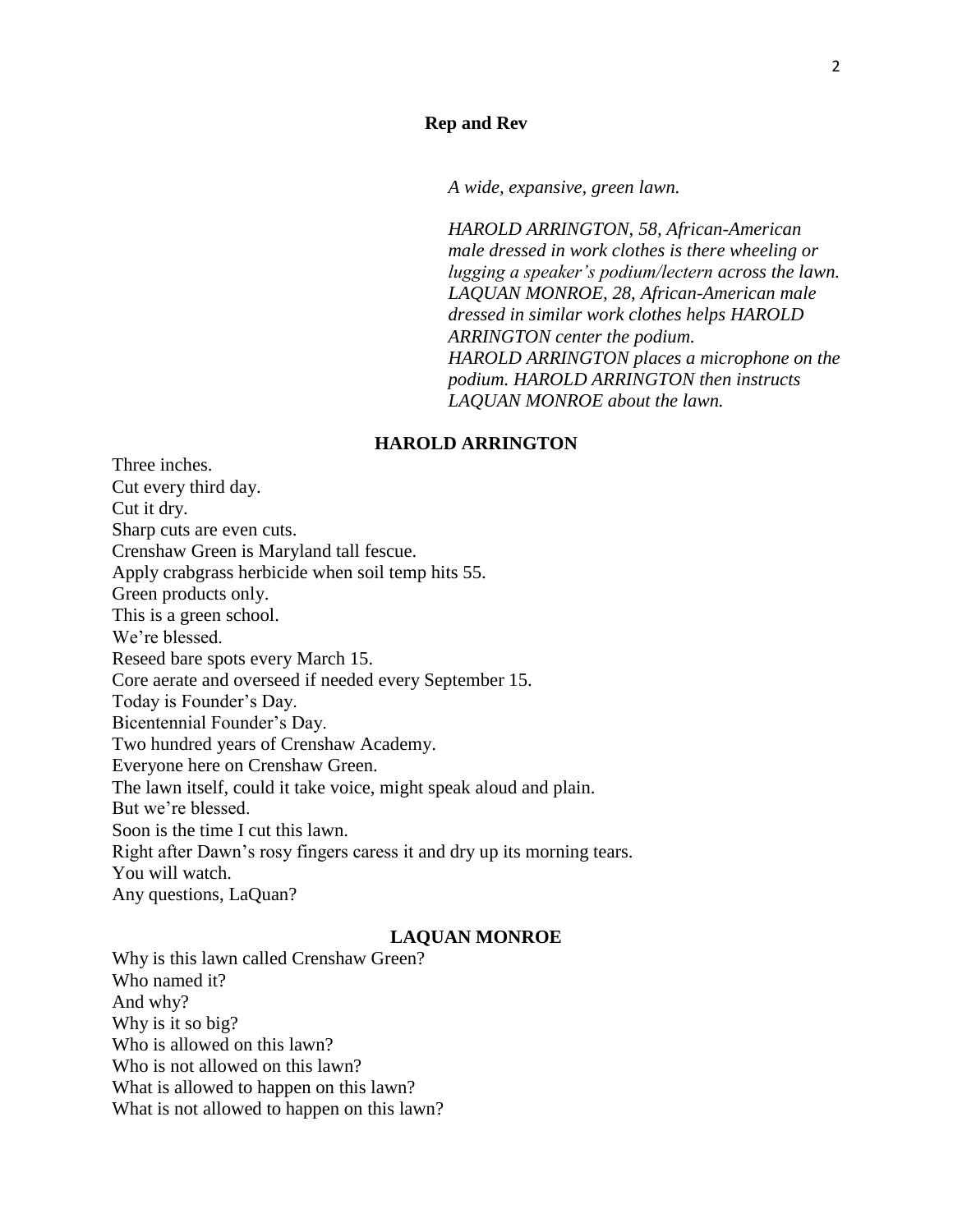Are the people who maintain the lawn treated differently from the people who are allowed to use the lawn? What goes on in the buildings that surround this lawn, and who are those buildings for? What was here before this was a lawn? What important events happened in this place? And how many people know of those? Why is this lawn called Crenshaw Green? Because I see it as Red. Who named it? And why does it weep?

# **HAROLD ARRINGTON**

No questions?

Then you come gas the mower so you can watch me cut this lawn.

*HAROLD ARRINGTON and LAQUAN MONROE are gone. There is no one on stage for a while. We hear birds. We hear a strange noise. The world tilts. The world returns to the way it was before. HAM DUGAN, 52, White, is there, with a sheaf of maybe twenty pages of paper and a pencil. He is dressed in a suit. His right hand is bandaged, and he continually favors his right hand. He places a pencil on the podium and it rolls off, sideways, clearly in a way it shouldn't. It looks like it should stay, but it doesn't. He picks it up and tries again – the same result. He picks it up and tries again – the same result. This may continue for some time. HAM DUGAN speaks into his phone.* 

#### **HAM DUGAN**

There's something irregular happening here on the Green. Something that I've never seen. This is our Billion dollar day. Pencils should not be behaving this way.

> *MOLLY CLAIRE WILLIAMS, 18, African-American female, is there. She wears a Crenshaw Academy blazer and skirt. She carries a single piece of paper.*

Molly Claire Williams, you've shown up exactly on time.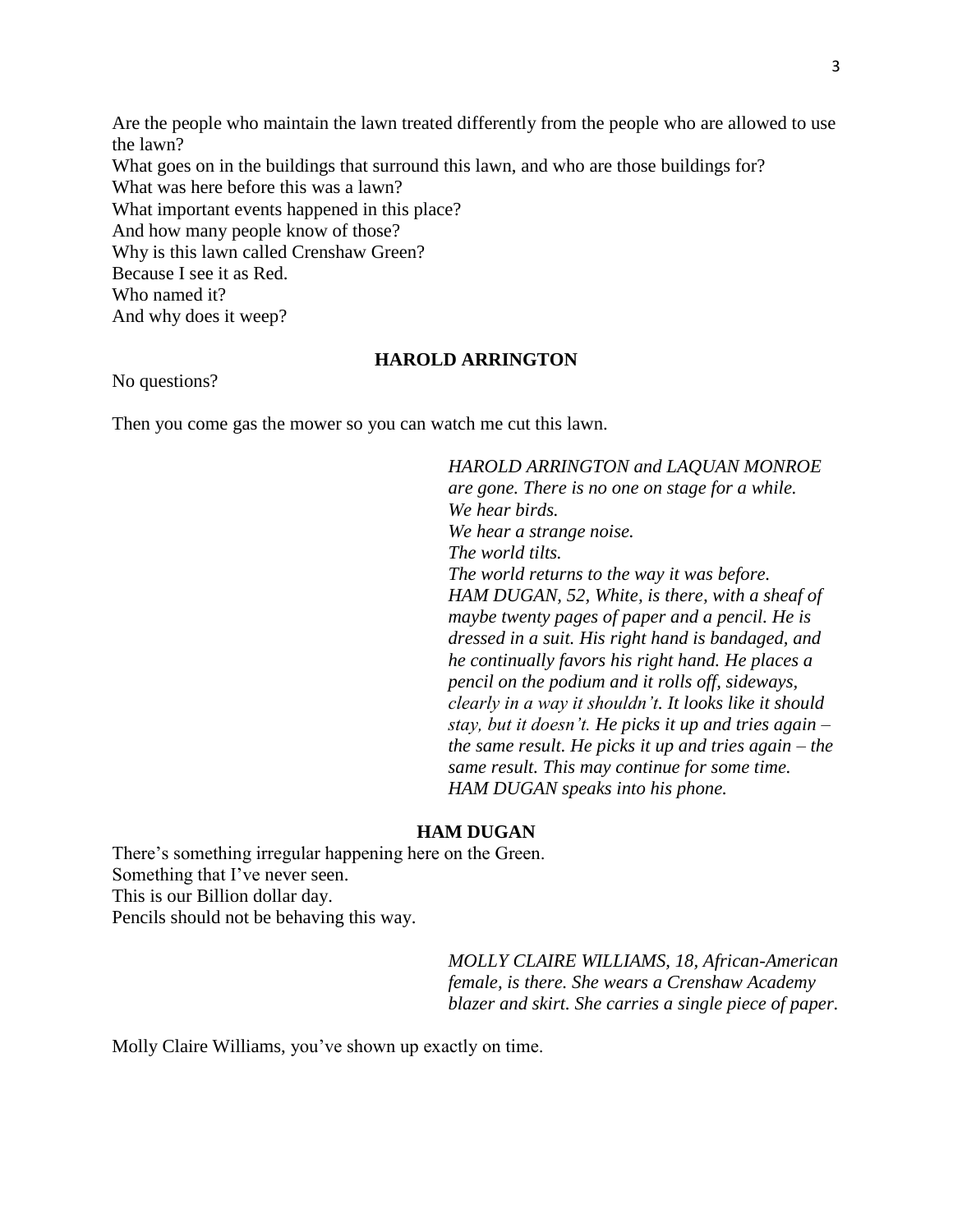You said Seven Thirty. I'm actually early. What happened to your hand? I'm certified in First Aid.

#### **HAM DUGAN**

I hope it won't rain. If it rains then we'll have to go in to the Gym and you know what it's like in the Gym in late May.

#### **MOLLY CLAIRE WILLIAMS**

It won't rain today. My mother knows.

#### **HAM DUGAN**

Have you seen any sign of your partner in crime yet today?

### **MOLLY CLAIRE WILLIAMS**

My mother should be here soon. She's just taking a call. She told me you want her to announce The Billion.

#### **HAM DUGAN**

I meant Justin who's cast next to you in the play. In the Founder's Day play we're presenting today?

# **MOLLY CLAIRE WILLIAMS**

He tends to be late.

#### **HAM DUGAN**

I don't think of him as a person who's late, since he's there With his stick at the face-off of every lacrosse game we play.

#### **MOLLY CLAIRE WILLIAMS**

Dawn's rosy fingers have just about soaked up the dew off this Green. And T. Justin Crenshaw the Fourth is nowhere to be seen.

#### **HAM DUGAN**

Can you text him or snap him? Whatever it is you all do?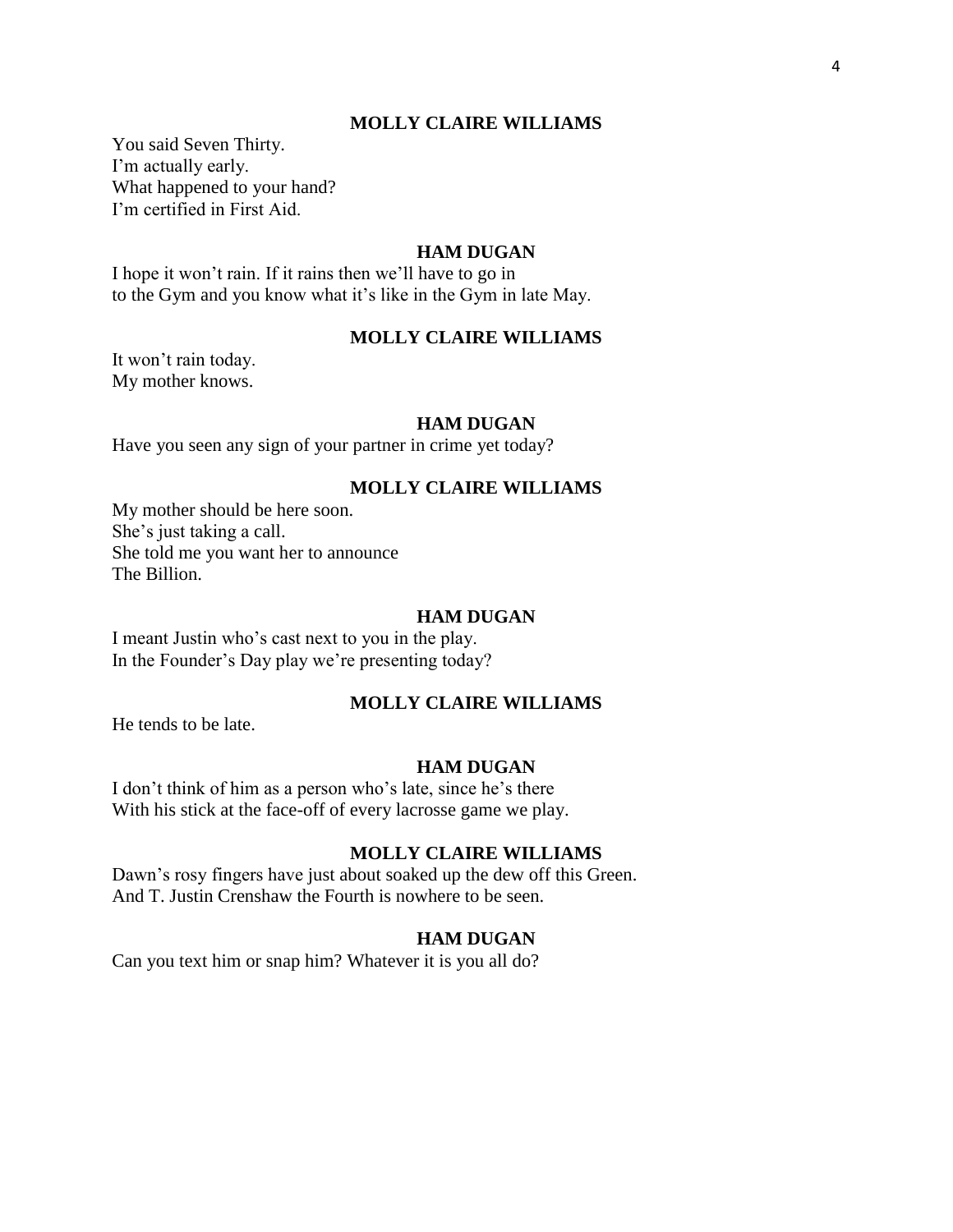He Snapchatted all of us screenshots From Midnight 'til Five Forty-Five. Successively higher high scores in White Warrior Three. I'm just seeing them now.

#### **HAM DUGAN**

I honestly don't understand most of what you just said.

## **MOLLY CLAIRE WILLIAMS**

The chances are slim that he'll post. But I'll try.

#### **HAM DUGAN**

I printed a copy for both of you. Here, here is yours.

#### **MOLLY CLAIRE WILLIAMS**

I don't need that script. I won't read that script.

### **HAM DUGAN**

You've seen this performance so often you know it by heart? Of course. You're a lifer. You've been here, what now…thirteen years?

# **MOLLY CLAIRE WILLIAMS**

Yes, longer than you. That centuries old script is in my head, In my lungs, in my kidneys, In my thyroid, in my bladder, In my ovaries. I sometimes feel that I am in a play here every day. But that script won't work today. There's another story we should tell today. Of something that happened just yesterday.

> *We hear the strange noise. The papers from the script fly all over the place. HAM DUGAN scrambles to pick them up. HAROLD ARRINGTON and LAQUAN MONROE are there.*

### **HAROLD ARRINGTON**

Mister Dugan.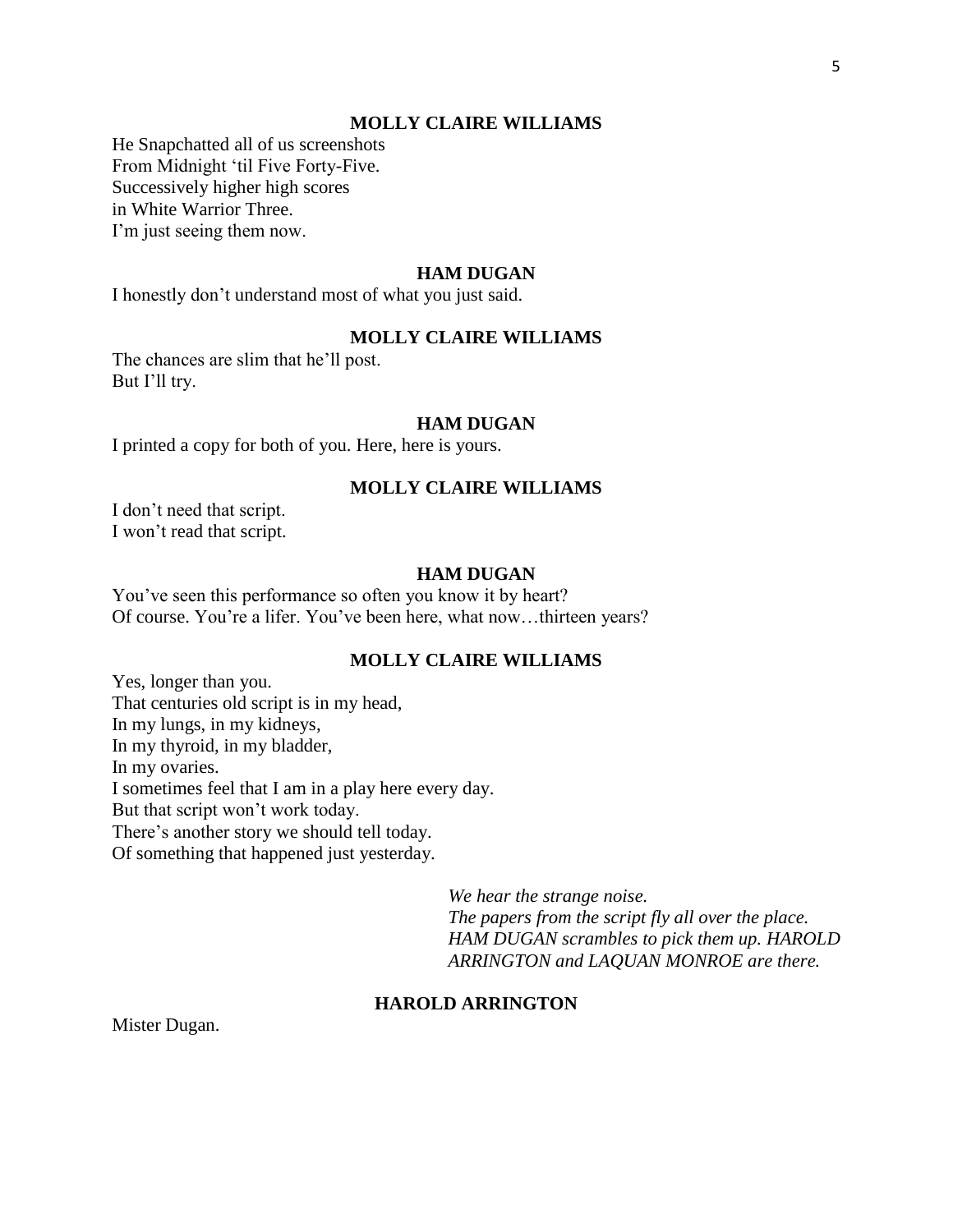#### **HAM DUGAN**

Good morning to you, Mister Harold. I'm so glad you're here. You'll never believe what's been happening here on the Green.

## **HAROLD ARRINGTON**

Mister Dugan, this is LaQuan Monroe. New in facilities.

#### **HAM DUGAN**

I wonder if you could repeat that for me one more time. These middle-aged ears aren't as sharp as they once used to be.

#### **HAROLD ARRINGTON**

LaQuan Monroe. L-A-Q-U-A-N. M-O-N

#### **HAM DUGAN**

The last name I got, like the actress and fifth President. "LaQuan." I will not forget that. Have I heard it before?

### **HAROLD ARRINGTON**

Mister Dugan is the Headmaster.

#### **HAM DUGAN**

We just call me "Head". There's no "Master" attached anymore.

#### **LAQUAN MONROE**

Where I went we had a "Headmaster".

#### **HAM DUGAN**

But everyone here should feel free, free to just call me "Ham."

My name is James Hamilton Dugan the eighth. And who were the others? I'll tell in good faith. James One? He set sail from the Emerald Isle. James Two grew potatoes 'til he was senile. James Three was a baker, rye bread did he bake. James Four was a tailor, fine suits did he make. James Five sold insurance in case that the health Of his friends ever faltered. He started our wealth. James Six? He was Jimbo, a doctor by trade. James Seven was "Doogie" a fortune he made. I'm James EIGHT. But I've always been known just as Ham To remind you how humble and salty I am.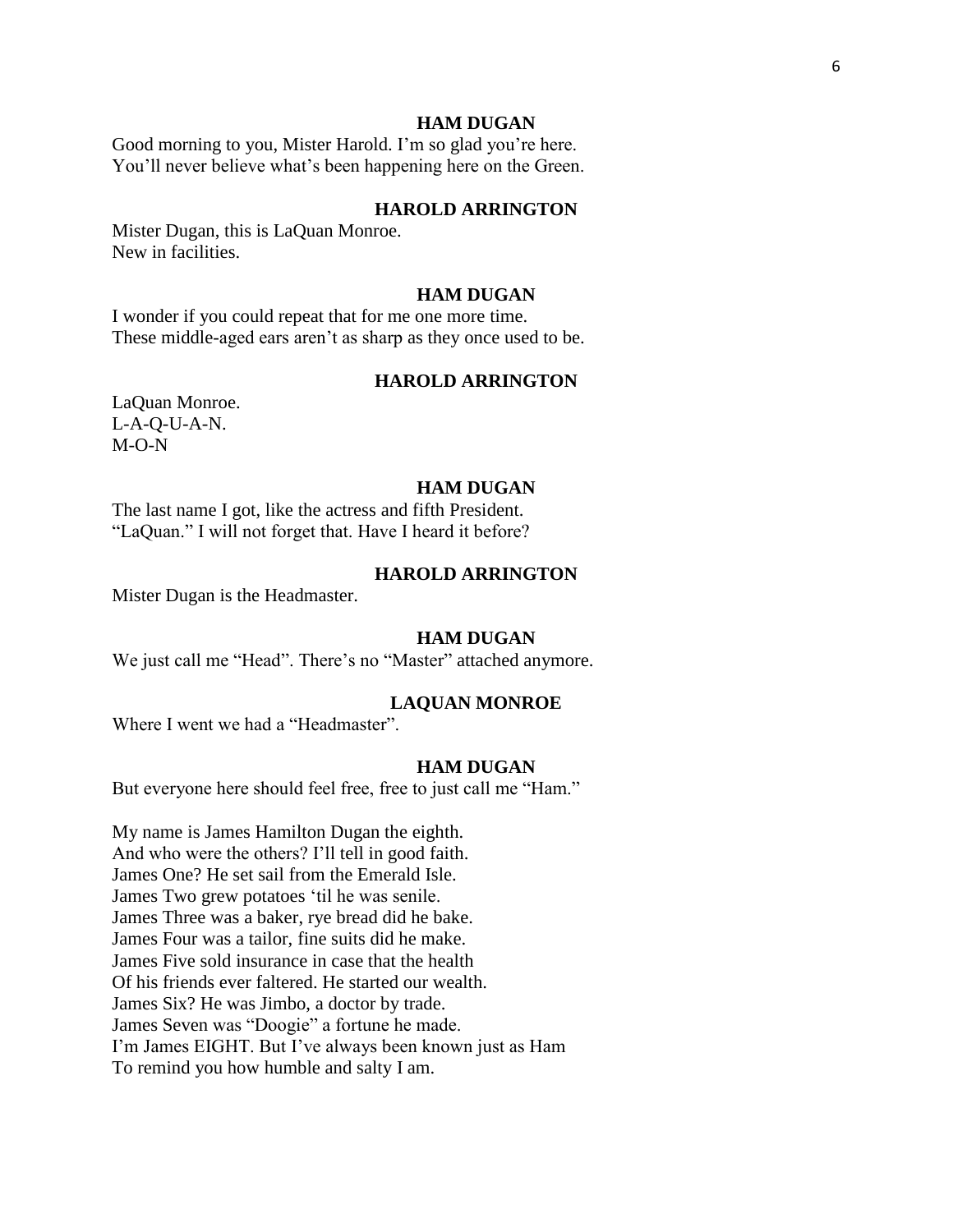#### **LAQUAN MONROE**

(*rapping from the Jay Z/Kanye West song, maybe underlapping HAM's poem?*) I'm about to go HAM Hard as a mothaf\*\*\*er let these n\*\*\*\*s know who I am I'm about to go HAM Hard as a mothaf\*\*\*er let these n\*\*\*\*s know who I am

# **HAROLD ARRINGTON**

What can we do for you?

*HAM DUGAN places the pencil on the podium, and it rolls off.*

#### **HAM DUGAN**

And now Founders' Day is just hours away, do you see?

*A chorus rehearses and we hear them offstage. HAM DUGAN repeatedly places the pencil on the podium, and it rolls off.*

#### **SINGERS**

Within these timeless granite walls Hearts and minds alive with youth! We hear our nation's humble call: "Lead this world and Strive for truth!" Crenshaw, Crenshaw, we adore thee, Dearest mother of us all. Though we'll leave we always know we Have a home in Crenshaw Hall!

> *LAQUAN MONROE takes a piece of paper from his pocket. He folds it and shims it under one leg of the podium. He places the pencil on the podium. It stays put.*

#### **HAM DUGAN**

Brilliant, LaQuan! We're so awfully glad that you're here!

#### **LAQUAN MONROE**

Hamhock. Hambooger.

### **HAM DUGAN**

I feel like I've heard that name somewhere before, have I not? Are there famous LaQuan's? One or two? There must be some somewhere.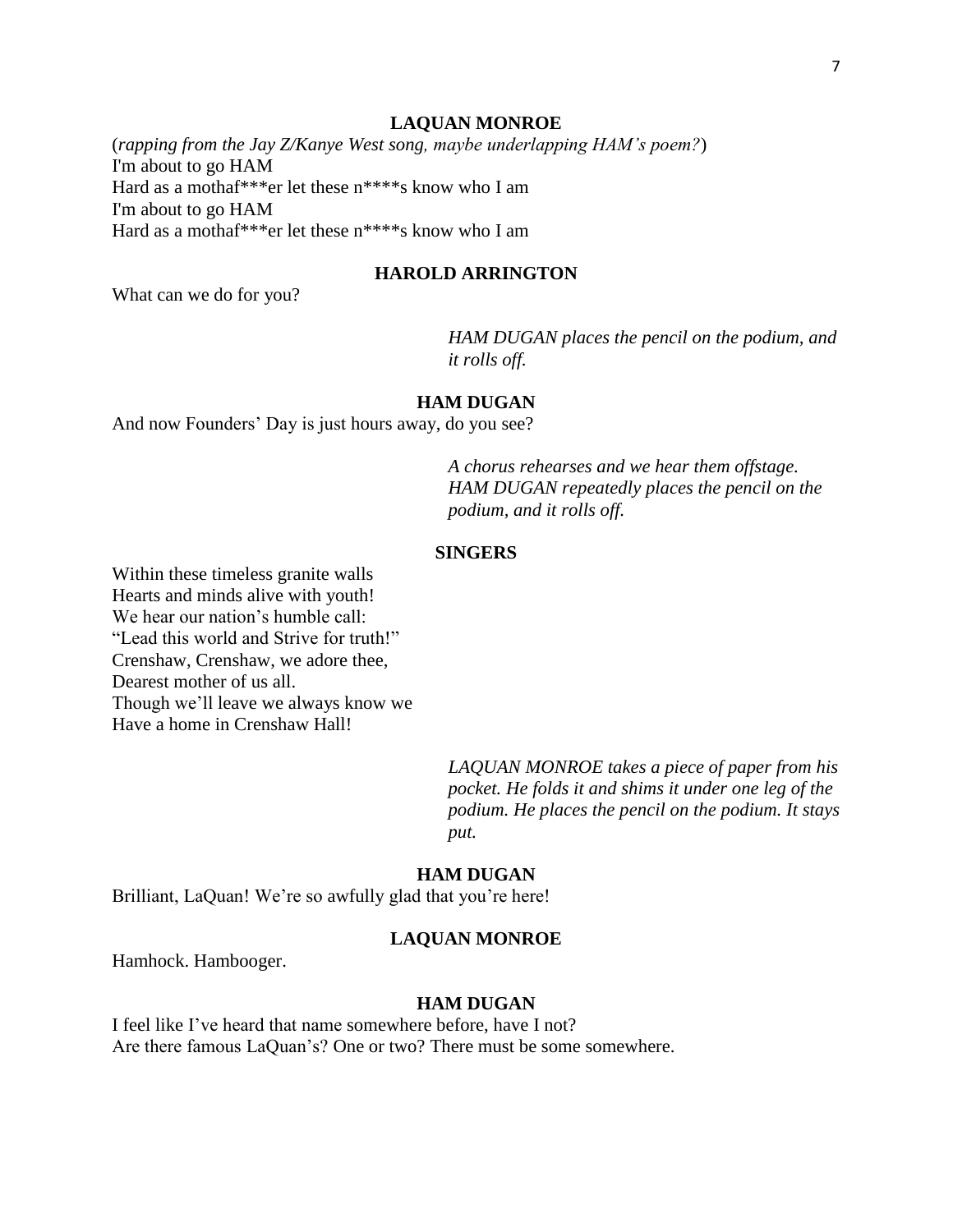#### **LAQUAN MONROE**

Hambone. Ham and Cheese sandwich.

# **HAM DUGAN**

I know that I've heard it at least four or five times before. But where have I heard it before? On the news, maybe? No? Gentlemen, this is a senior of ours, Molly Claire. She's such a hard worker and wonderful athlete, to boot. She shines on our fields and on Marshall Performance Court, too. She's been here at Crenshaw forever and she gets to play Lucy Crenshaw on this Founder's Day since she's a lifer.

### **MOLLY CLAIRE WILLIAMS**

Yes, I am a lifer.

#### **LAQUAN MONROE**

What does that mean? "Lifer"? What does it mean? "A person serving a life sentence in a prison." Is this a prison? Or is this a place where people mock people who are in prison? I have known a lifer. Is Harold Arrington, who has worked here for thirty-five years, a "Lifer"? How will Molly Claire Williams here wear her Crenshaw Student "Lifer" status? Does Harold Arrington here get the same Crenshaw "Lifer" status for working here? Am I a "Lifer" if I work here for my entire career? Why did I even take this job? What is Molly Claire Williams's relationship with this lawn? What is Harold Arrington's relationship with this lawn?

### **MOLLY CLAIRE WILLIAMS**

Why don't you ever speak?

#### **HAROLD ARRINGTON**

Sometimes it takes a while to get heard. But we're blessed. What happened to your hand?

### **HAM DUGAN**

Have you noticed a smell here today? Like there's something that's died on the Green? It can't smell when the Trustees arrive. We're announcing The Billion today.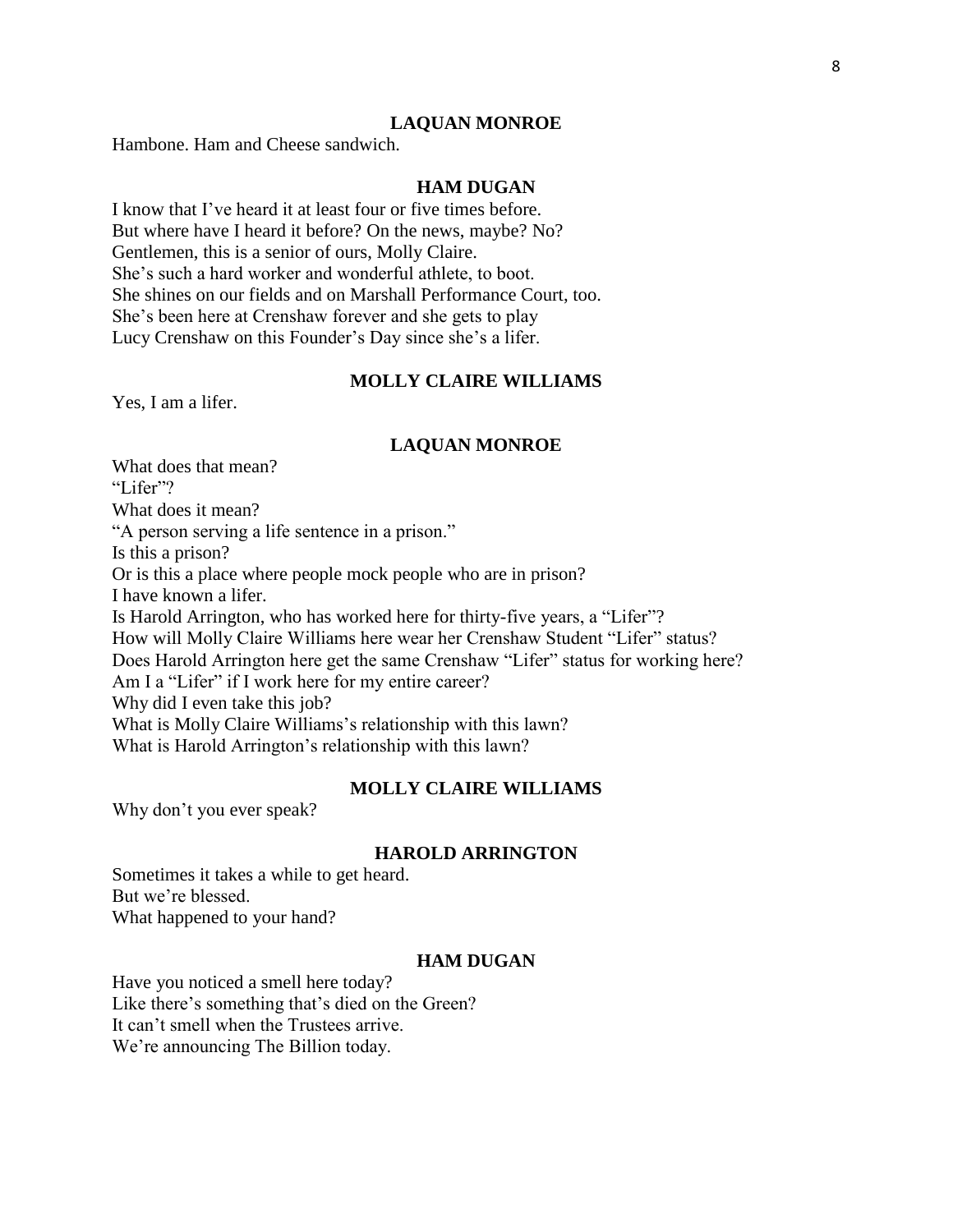#### **HAROLD ARRINGTON**

I'm going to cut Crenshaw Green Just as soon as Dawn's rosy fingers finish drying up the dew. Then there'll just be that fresh cut grass smell. Pleasure and pain both cut from a sharp blade. Always make sure to bag the cut grass So there's nothing left to rot. Nothing to create a stink over time.

*HAROLD ARRINGTON's walkie-talkie crackles.*

All hands on deck. We need to be getting over to Marshall. (*to LAQUAN*) That's the Gym. MPC's buckling again. Marshall Performance Court. State's largest Versaturf surface. Soft yet hard. Supple yet firm. Subtle yet stiff.

Hoops.

Then I got to cut this lawn for Founder's Day.

Any questions, LaQuan?

#### **LAQUAN MONROE**

Who gets buildings named after them? What do those people do to get a building named after them? What was there before the buildings were erected? Did what was there before have a name, too? If so, why was that name erased? Who is the school for? And why does the lawn weep? And why does it stink here? What happened to your hand? And what exactly is a "Performance Court?" And what is "Versaturf"?

#### **HAROLD ARRINGTON**

Sure wish you'd say something.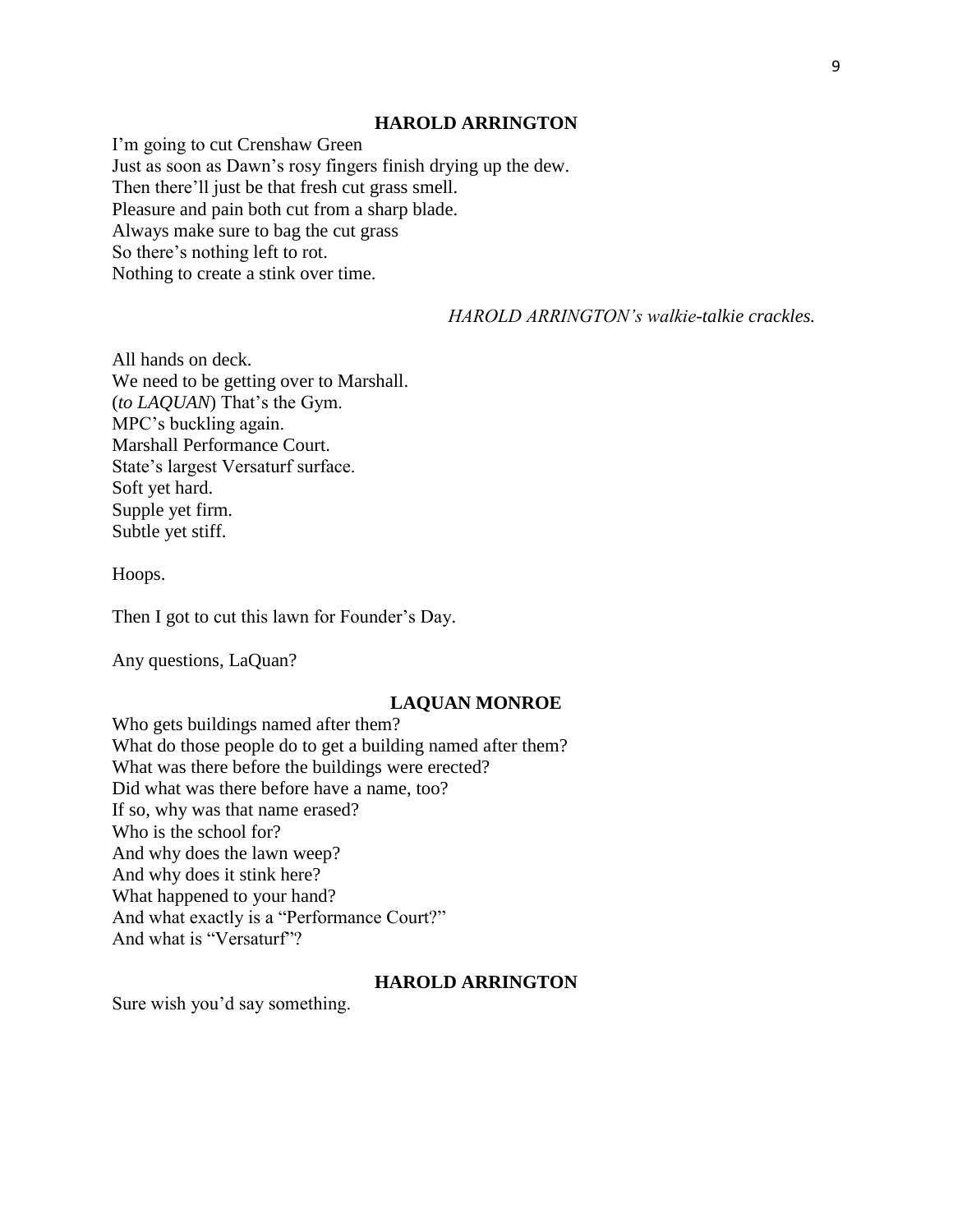Did you say the floor's buckling in Marshall? How can it? The contractor guaranteed perfect performance. Is Maintenance keeping it up as instructed?

### **HAROLD ARRINGTON**

Pressure beneath. Something seeping.

### **LAQUAN MONROE**

Something weeping.

### **MOLLY CLAIRE WILLIAMS**

Stink in that Gym.

#### **HAM DUGAN**

If it rains today we have to move everyone to that space. We're announcing The Billion. We can't have the floor buckling up. And we can't have the Trustees in there with that smell, with that stench.

### **MOLLY CLAIRE WILLIAMS**

It stinks out here. My mother has said it will not rain. She is not often believed, but she is right.

# **HAROLD ARRINGTON**

I bag the cuttings so my lawn will not stink. That is hard work on such a large lawn. A time-consuming practice others say is obsolete. But I do it regardless.

### **MOLLY CLAIRE WILLIAMS**

Who says it is your lawn that stinks? Who says it is your lawn?

# **HAROLD ARRINGTON**

I trim my shrubs. I mulch my flowerbeds. Thirty-five years I have made this campus My canvas.

### **HAM DUGAN**

I wonder where Justin can be? It is time to rehearse. We'll have to get started. Here, Molly Claire, here is your script. And here is your bonnet for when you play Lucy Crenshaw. And here is the hat for when Justin gets here later on.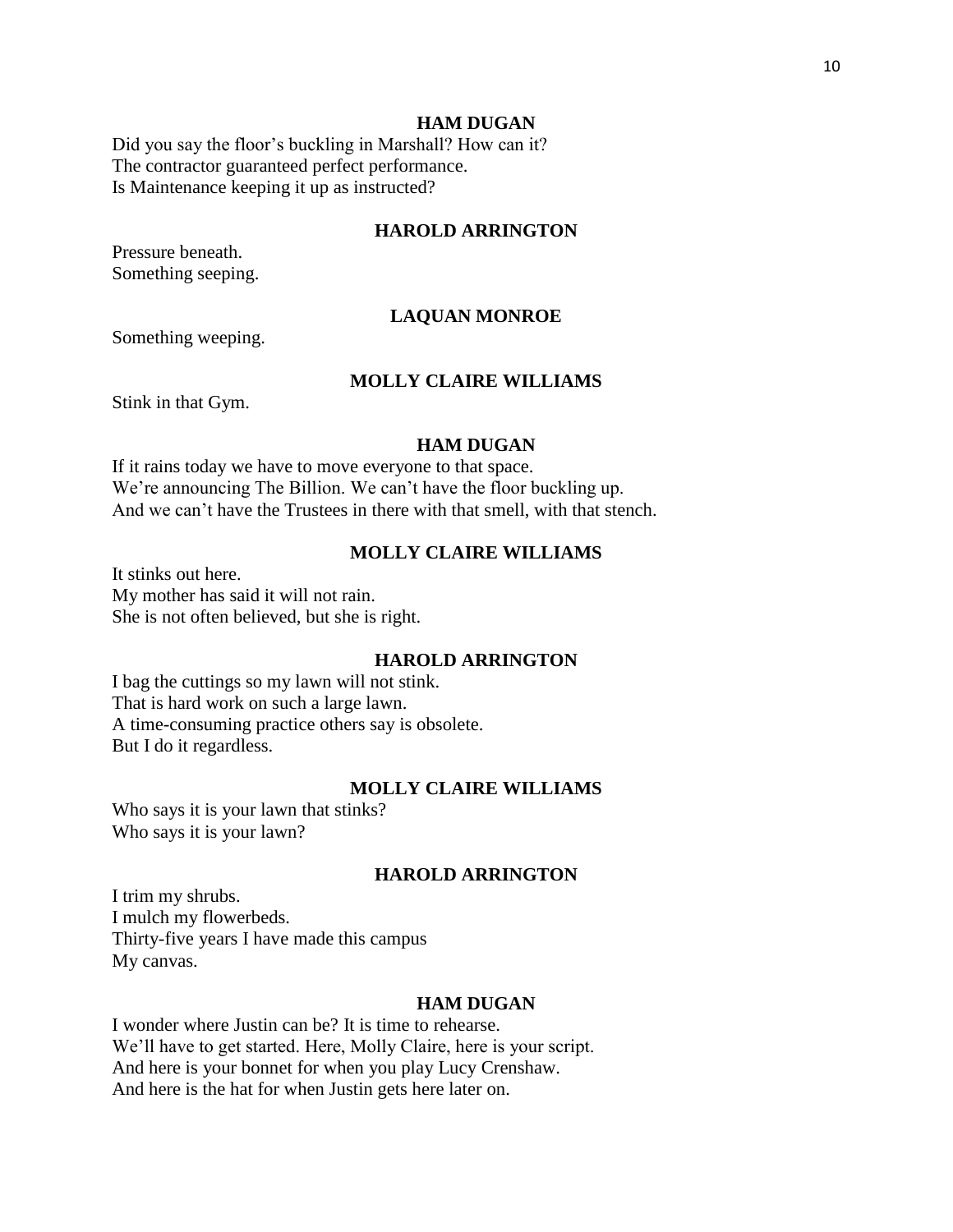*HAM DUGAN produces a bonnet for MOLLY CLAIRE WILLIAMS. There is also a man's hat.*

We just need a Thomas for now until Justin gets here.

*HAM DUGAN extends a script to LAQUAN MONROE.*

LaQuan, can you read Thomas Crenshaw's part starting right here?

# **MOLLY CLAIRE WILLIAMS**

He does not seem to speak.

# **HAROLD ARRINGTON**

He speaks but he is not heard.

# **HAM DUGAN**

Can you read a script? I don't mean can you literally read. I mean can you just play a part for us, just for right now?

# **LAQUAN MONROE**

Can I stand in for T. Justin Crenshaw the Fourth ? Great-to-the-seventh-power Grand-nephew of Thomas Crenshaw, Which is how he defines himself online? My Snapchat Bud of two days. Can I read the part of the school's founder and great benefactor? And if I read it well, can I keep it? Can I play it this afternoon? For real? With the cameras rolling and the announcement of the Billion? What if I knock it out of the park right now? What if old Ham Booger Hammock says "That was the best reading of Thomas Crenshaw I have ever seen"…and means it?

Can I play Thomas Crenshaw on my third day of work at Crenshaw Academy?

No.

No matter how well I read this part now just after dawn, it will never be my part to play at high noon.

Even if T. Justin Crenshaw, asleep after eight addicted hours playing White Warrior, never shows up at all.

The role of Thomas Crenshaw has always been played by a Senior Boy.

White, nondescript, Lacrosse team

Not that Thomas Crenshaw the Founder played lacrosse

But there's always a lacrosse jock in this role each Spring

With the dirty blond hair and the dirty blond skin and the jeans and the genes and the scruff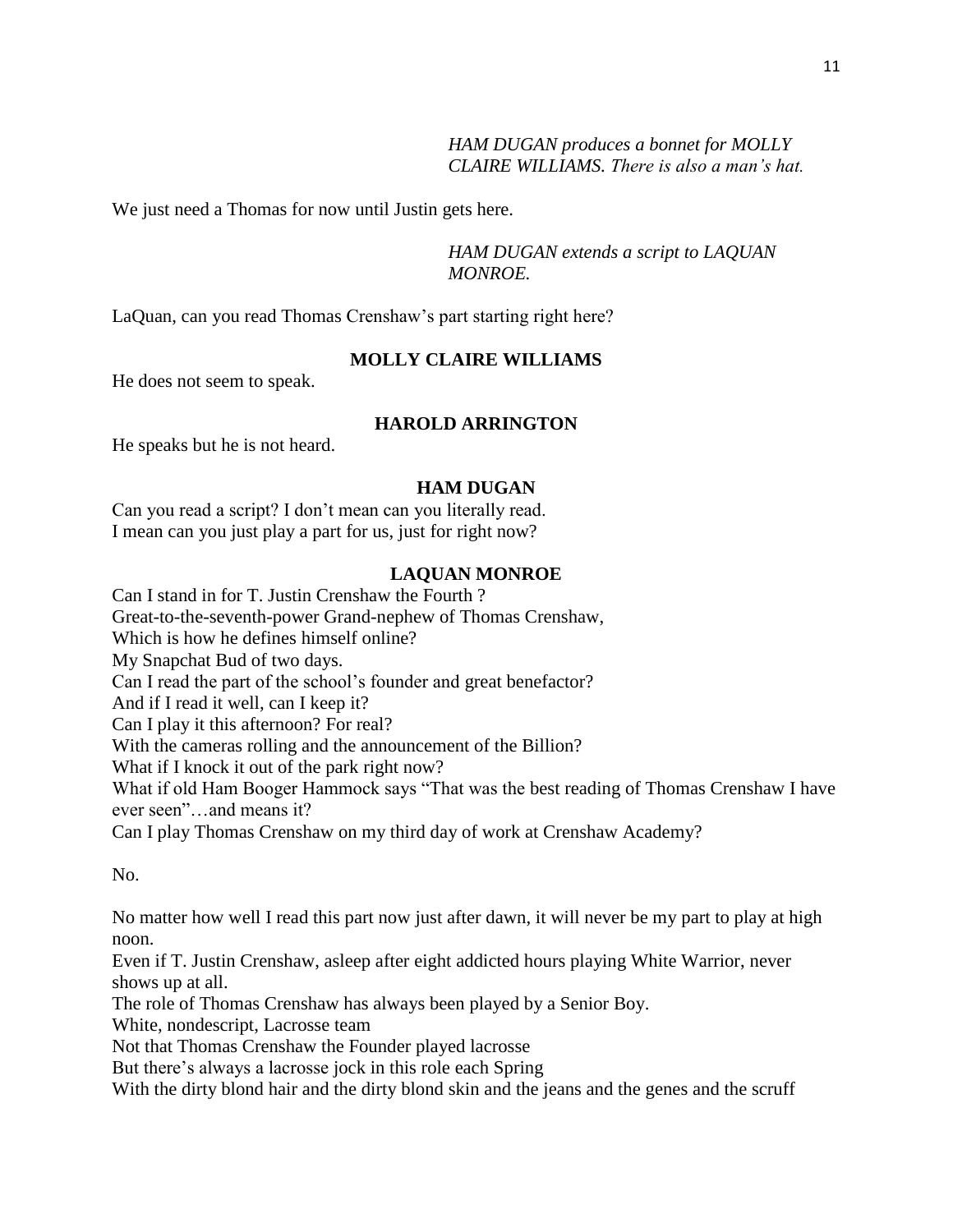And the look And the "now" That was the "now", then Cuz u know it wuz, So he doesn't have to be Justin Crenshaw at all. Just a reasonable facsimile.

And that ain't LaQuan Monroe.

Even if I did go to a place like this that had a "Headmaster."

But, you say, they have given the part of Lucy Crenshaw to a girl of color, To Molly Claire Williams, Whose name printed in the program does not suggest she's a girl of color, And that is a whole 'nother thing, as we say.

So why would they not give the part of Thomas Crenshaw to a man of color who has been here only three days and takes care of the weeping lawn and the buckling floor and the rolling pencils When he was so good at it?

And we all know the answer to that.

Im'ma knock it out of the park anyway.

*LAQUAN MONROE takes the script and the hat.* 

# **LAQUAN MONROE**

"Young Tom Crenshaw was born in Bath, England. At seventeen he fled his native land."

# **HAROLD ARRINGTON**

He does speak after all.

### **HAM DUGAN**

That's wonderful! But that's the part that I read. You just read "Thomas Crenshaw" and Molly Claire Williams reads "Lucy Crenshaw". And no need to put on the hat. That is just for the show. Get close to the mic so we make sure it's working, OK? Now Harold, can you read the audience portion? Do you Need a script, or do you also know it by heart?

### **HAROLD ARRINGTON**

Thirty-five Founder's Days. I have it memorized.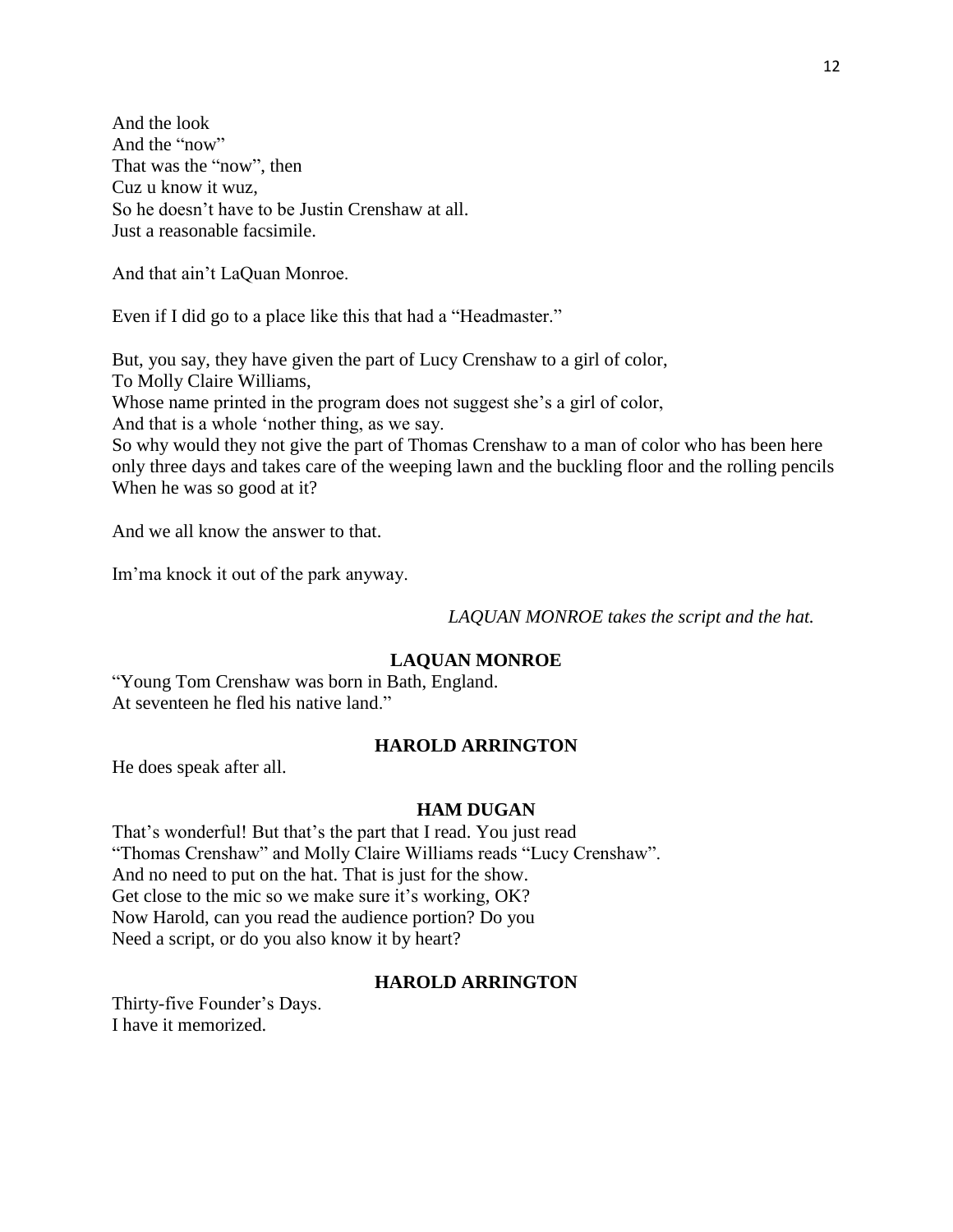There's something else that needs to be read instead. A new scene.

#### **HAM DUGAN**

"Young Tom Crenshaw was born in Bath, England. At seventeen he fled his native land. For he loved peace and England wanted war."

#### **LAQUAN MONROE**

"I will obey this evil King no more! I'll sail to Maryland where I can be At home with people brave and land that's free."

#### **HAROLD ARRINGTON**

*(singing?)* "Thomas Crenshaw sailed the sea. Came to serve both you and me. Thomas Crenshaw sailed the sea. Came to serve both you and me."

#### **MOLLY CLAIRE WILLIAMS**

That boring repetition Feeds hardcore reputation No more.

# **HAM DUGAN**

"Arriving alone, Thomas went into the woods. A comb and spoon were his only worldly goods. With these he tilled a rough acre of soil And made it sprout tobacco from his toil."

#### **LAQUAN MONROE**

"The richness of this soil has made me wealthy But the crop I grow does not make people healthy. Since I don't want to be recalled with scorn From now on I will grow nothing but corn."

#### **HAROLD ARRINGTON**

"Thomas tilled the land and grew Food to nourish me and you."

### **MOLLY CLAIRE WILLIAMS**

Enough rehearsal. Time for revision, Reversal.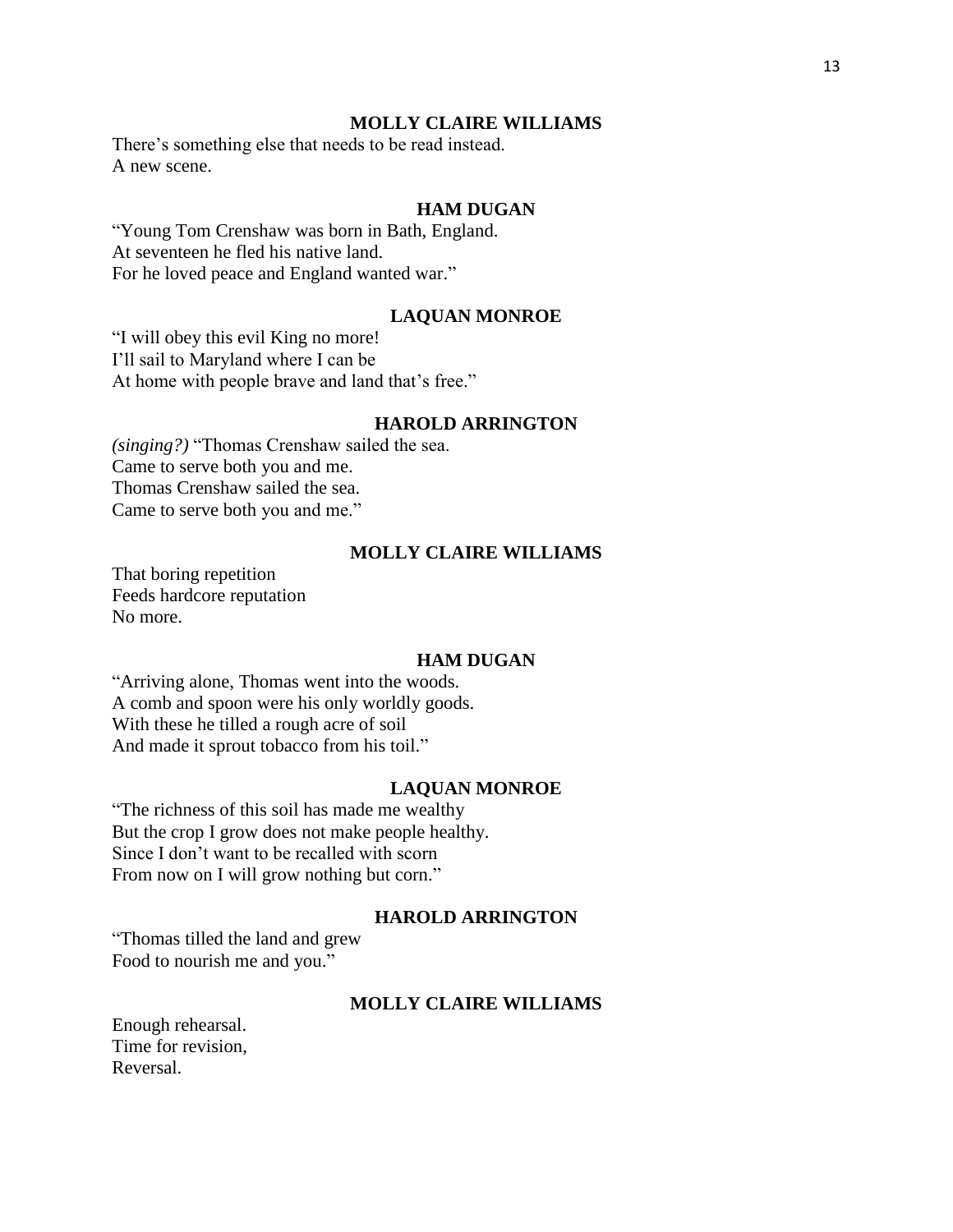#### **HAM DUGAN**

"He then met Lucy Smith and fell in love, Their union blessed by God himself above."

# **LAQUAN MONROE**

"My dearest Lucy, will you be my wife?"

# **HAM DUGAN**

That's you, Molly Claire.

Molly Claire?

# **MOLLY CLAIRE WILLIAMS**

I have a different script.

# **HAM DUGAN**

I thought that you knew it by heart, or you said that you did?

### **LAQUAN MONROE**

"My dearest Lucy, will you be my wife? (*as Lucy Crenshaw*) I will, and we shall live a blessed life."

### **HAROLD ARRINGTON**

"Tom and Lucy farmed this land Not all went as they had planned."

#### **HAM DUGAN**

It's your turn to read, Molly Claire, to read Lucy Crenshaw. I picked you from all of the seniors to portray the part. Your parents will be here to watch you, you need to rehearse.

#### **LAQUAN MONROE**

*(as Lucy Crenshaw)* "While we have tamed this land that once was wild. It seems that God won't bless us with a child."

#### **MOLLY CLAIRE WILLIAMS**

I am here to reveal. To revise.

#### **HAM DUGAN**

There's other girls envying you, wishing they were up here.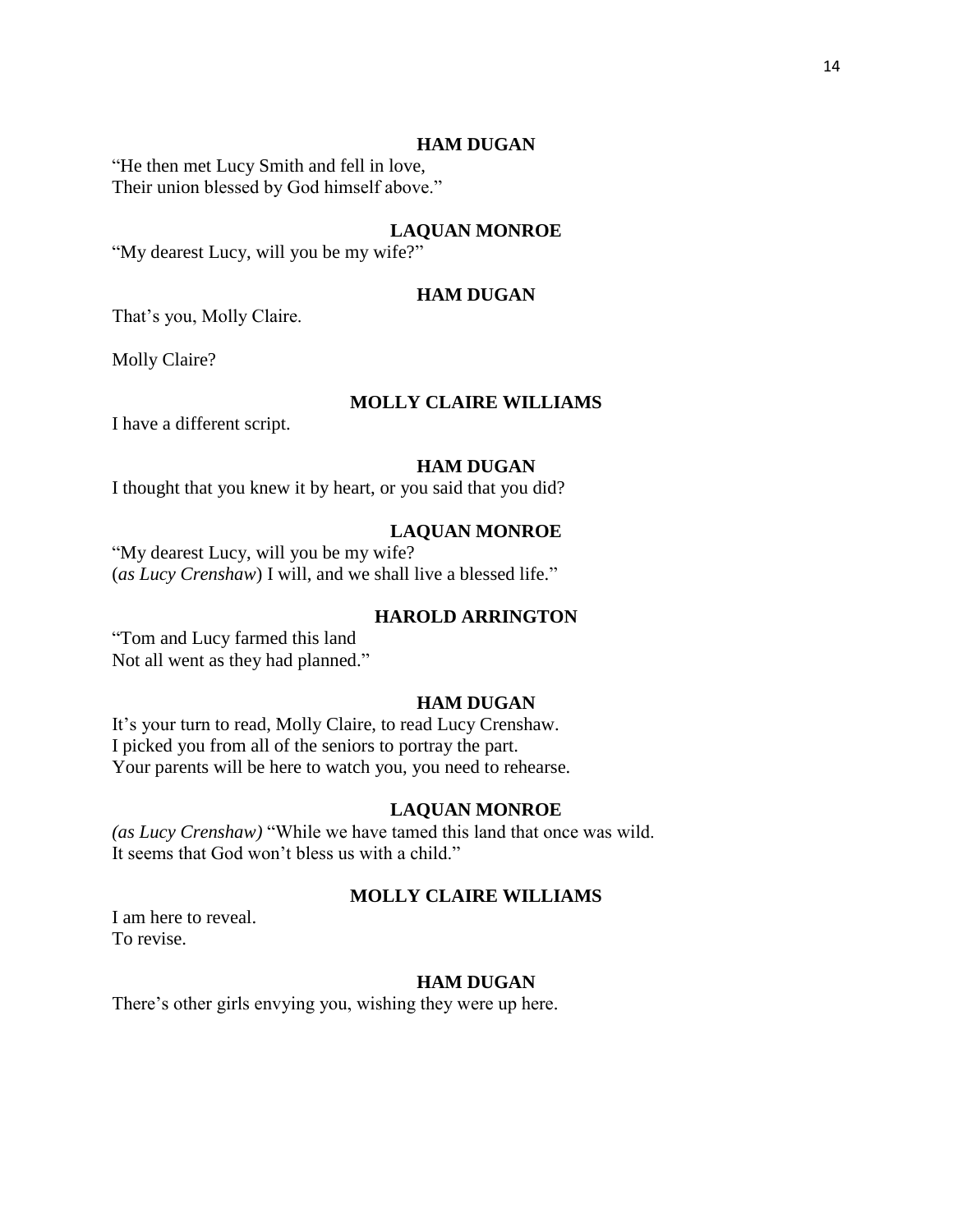To reverse. To revolt. And LaQuan Monroe knows exactly why.

### **LAQUAN MONROE**

(*as Lucy Crenshaw*) "While we have tamed this land that once was wild, It seems that God won't bless us with a child. And so when we are buried, dead and gone, How can the Crenshaw name still carry on?"

# **MOLLY CLAIRE WILLIAMS**

(*to LAQUAN*) How can you do that, spew that?

#### **HAM DUGAN**

He's actually quite a good actor! I'm so impressed! Articulate to a degree I would not have supposed!

#### **LAQUAN MONROE**

(*as Thomas Crenshaw*) "Although we can't have children of our own, The Crenshaw name shall be forever known. We'll turn this farm into a school for youth And it will be a bastion of truth!" (*as Lucy Crenshaw*) The fortune that we toiled so hard to build Will to the people of this state be willed. So children far and wide can learn and grow And as ye reap, remember we who sow.

*The world tilts.*

*It almost returns to the way it was before.*

### **HAROLD ARRINGTON**

"Living by the Golden Rule Tom and Lucy built this school. From their hard work grew this place Built from love and humble grace."

#### **HAROLD ARRINGTON AND LAQUAN MONROE**

"Living by the Golden Rule Tom and Lucy built this school. From their hard work grew this place Built from love and humble grace."

> *MOLLY CLAIRE WILLIAMS approaches the microphone.*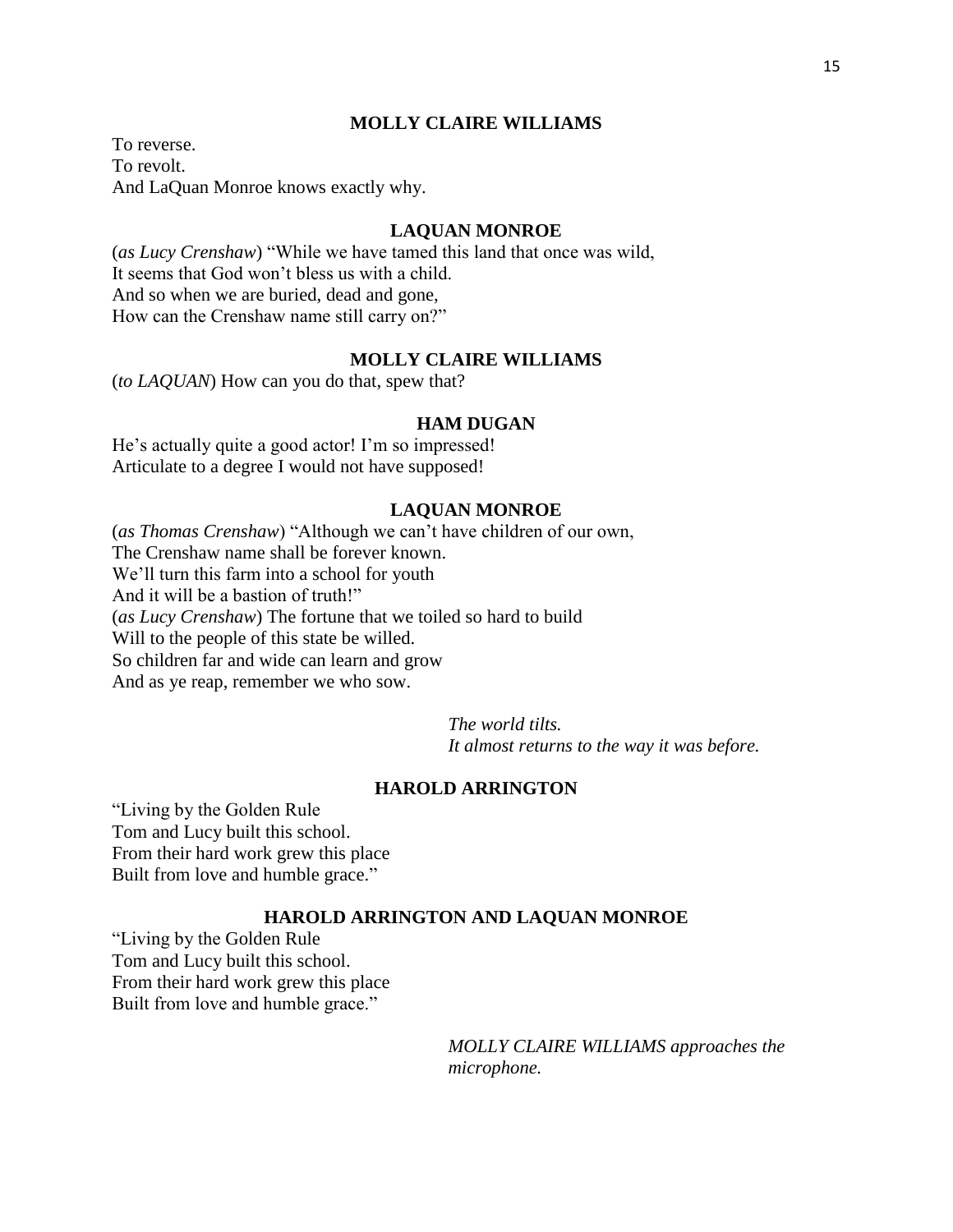This term I take a class called Crenshaw Roots. We are charged with reaching deep into the Crenshaw Academy Archives In honor of our Bicentennial.

> *MOLLY CLAIRE WILLIAMS is drowned out by HAROLD ARRINGTON, LAQUAN MONROE and HAM DUGAN.*

# **HAROLD ARRINGTON**, **LAQUAN MONROE** and **HAM DUGAN**

(*singing*) "Within these timeless granite walls Hearts and minds alive with youth! We hear our nation's humble call: "Lead this world and Strive for truth!" Crenshaw, Crenshaw, we adore thee, Dearest mother of us all. Though we'll leave we always know we Have a home in Crenshaw Hall!"

## **HAM DUGAN**

The seeds that were planted by Thomas and Lucy Crenshaw Have sprouted a Billion new buds these past two hundred years!

> *The microphone explodes and falls from the podium. CASSANDRA FOX-WILLIAMS, 48, African-American female, is there. She owns a Real Estate Brokerage and is dressed professionally. She wears a prominent flower-shaped pin on her blouse or blazer.*

#### **CASSANDRA FOX-WILLIAMS**

That was quite a mic drop.

### **HAROLD ARRINGTON**

We've got several others in Facilities. Don't touch that one. It might be hot. Everyone all right? We're blessed. Come on, LaQuan. Any questions?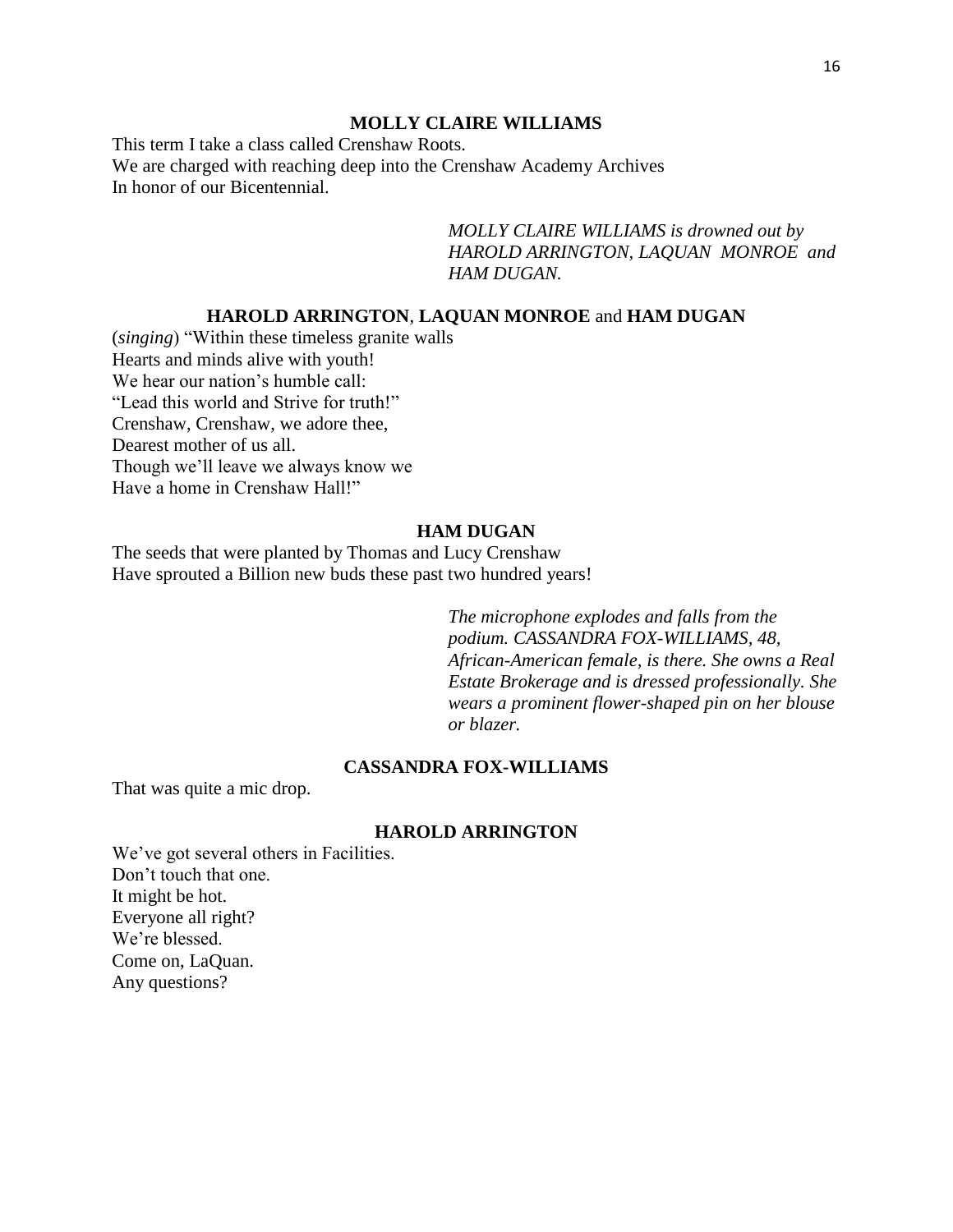### **LAQUAN MONROE**

Do I get the part this afternoon? Where is T. Justin Crenshaw the fourth and why doesn't anyone care that he's late anymore? Why is Ham Dugan's hand oozing? What is his wound? Why is CasSandra Fox-Williams always seen wearing a flower-shaped pin? Why does a microphone suddenly –

### **HAROLD ARRINGTON**

Never mind.

# *HAROLD ARRINGTON and LAQUAN MONROE are gone.*

#### **HAM DUGAN**

Your timing is perfect, CasSandra. That's where you come in. Announcing the greatest achievement that Crenshaw has had. Endowment has grown to a Billion. A Billion! Let's see. (*consulting his phone*) The futures are up, so by noon we should be higher still!

# **CASSANDRA FOX-WILLIAMS**

What happened to your hand? And why does it stink on this lawn?

### **HAM DUGAN**

(*consulting his phone*) More than a million above where we were yesterday! CasSandra, the roars that will come from the crowd when you speak! A Billion! And growing! It just cannot rain or we'll have To go into the Gym where it stinks worse than here, worse than now.

#### **MOLLY CLAIRE WILLIAMS**

I told him, Mommy, that you said it would not rain. And I offered him First Aid.

### **CASSANDRA FOX-WILLIAMS**

Have you not told him what you are going to say?

### **MOLLY CLAIRE WILLIAMS**

I tried to speak, But he would not listen to me, Just as you said he would not.

### **CASSANDRA FOX-WILLIAMS**

When Harold Arrington replaces that microphone. Molly Claire, you will have your say.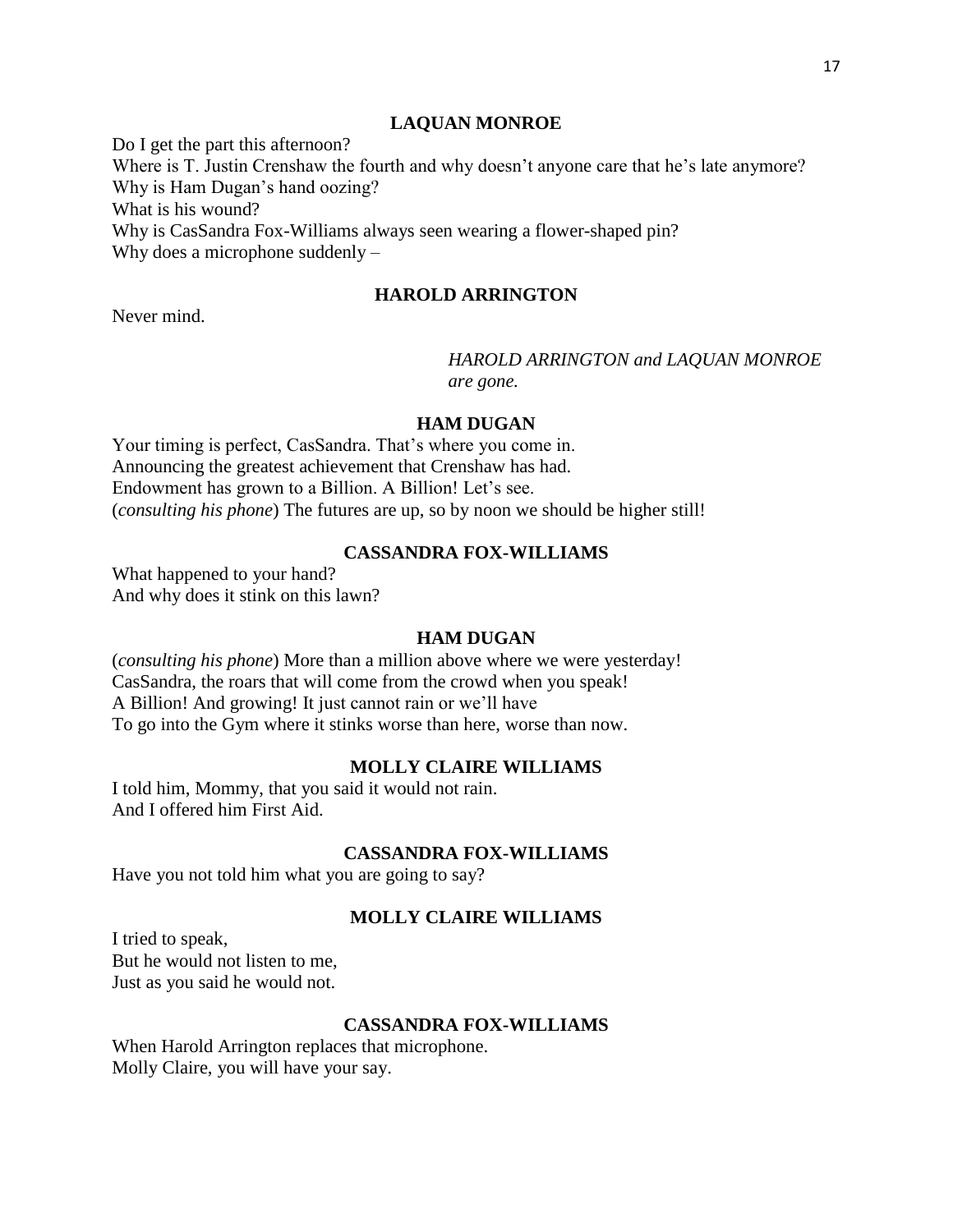He seems to think it will go Just as he wants.

#### **CASSANDRA FOX-WILLLIAMS**

There is no special prophecy in foreseeing that.

#### **HAM DUGAN**

Not that I want to put words in your mouth, but I wrote Part of a speech you can give to the people who've come. "The seeds that were planted by Thomas and Lucy Crenshaw Have sprouted a Billion new buds these past two hundred years! Our Endowment has blossomed to One Billion Dollars today. The annual interest will pay for our budget in full. That means that the school need no longer charge tuition fees. All are welcome at Crenshaw no matter how much they can pay. Our dream of a true meritocracy is finally here."

#### **CASSANDRA FOX-WILLIAMS**

I appreciate your efforts, Ham.

It must have been hard to type with your hand like that.

### **HAM DUGAN**

Just one other matter, Cassandra. Your daughter so far Has refused to portray Lucy Crenshaw. Will you speak to her? I guess that it's stage fright. It is quite a very large lawn.

# **CASSANDRA FOX-WILLIAMS**

Molly Claire will not play that part today.

#### **HAM DUGAN**

She has to. I chose her from all of the Senior girls.

## **CASSANDRA FOX-WILLIAMS**

She does not have to. You are not Olorun or Athena pulling strings.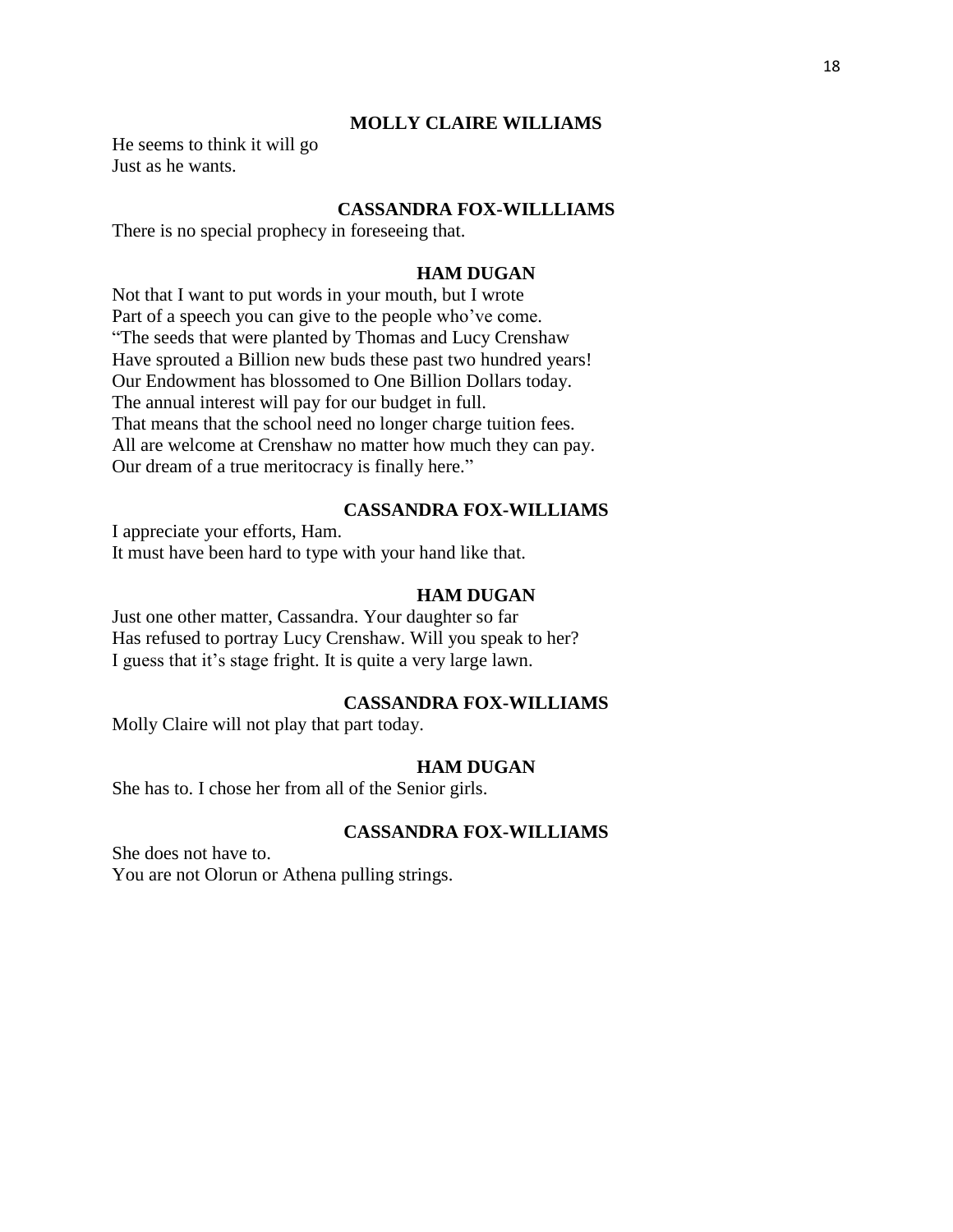#### **HAM DUGAN**

(*displaying a program*) The programs are printed. The order is markedly clear. The Founder's Day playlet, (*indicating CASSANDRA FOX-WILLIAMS*) a speech from a valued Trustee,

Remarks from the students who play Tom and Lucy Crenshaw… If she won't play Lucy I won't let her make her remarks. You know that's an honor, CasSandra, your daughter up there On Founder's Day, and not just any old Founder's Day, too. Number Two Hundred. And you as the speaking Trustee. Just think of how proud the whole rest of your family will be.

# **CASSANDRA FOX-WILLIAMS**

I am proud Of her refusal. Her recusal. And she will speak. Molly Claire Williams has something to say. Something to vary our play today. Lucy Crenshaw she will not be.

#### **HAM DUGAN**

The order's determined: The playlet, the Trustee, the kids. We've done it this way for a hundred and ninety-nine years!

#### **CASSANDRA FOX-WILLIAMS**

Hardly, Ham, hardly. Take, for example, Thomas Crenshaw's convenient switch from tobacco to corn. Clearly a twenty-first century revision. Today we wake from the feeble fable. Molly Claire Williams will not be able to play the play.

#### **HAM DUGAN**

And what is the problem with playing the play like always?

#### **MOLLY CLAIRE WILLIAMS**

New revelations. New information.

#### **HAM DUGAN**

And you are determined to ruin this ceremony?

# **MOLLY CLAIRE WILLIAMS**

I am determined to speak truth to legend.

#### **HAM DUGAN**

And once again, I do not have an idea what that means.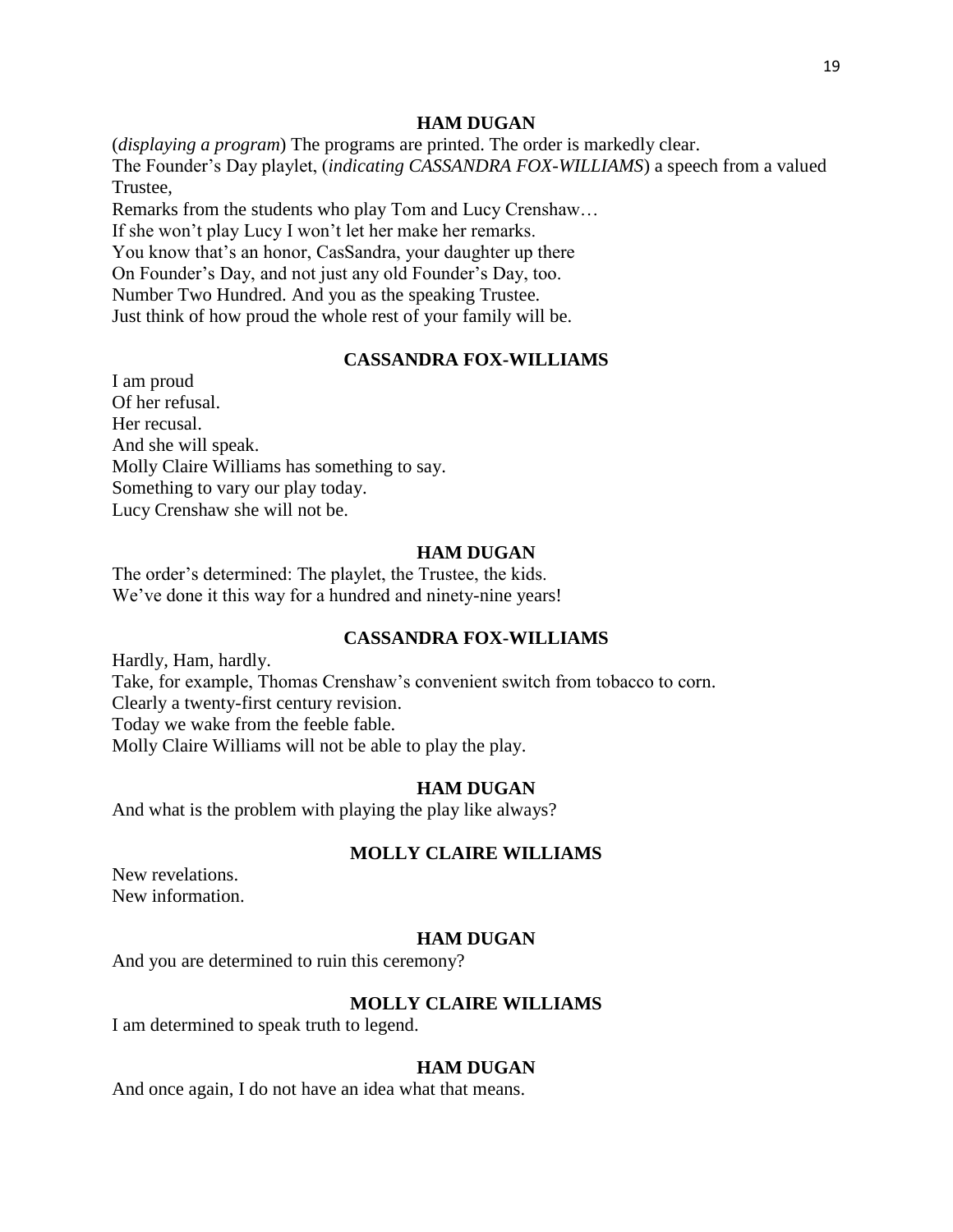Revelations Revolutions Reparations

### **HAM DUGAN**

So are you refusing? Just tell me in language that's clear.

### **MOLLY CLAIRE WILLIAMS**

I refuse to play Lucy Crenshaw. I insist on telling a different story.

#### **HAM DUGAN**

But why won't you…? Never mind. There isn't time now for that. Great. I'll need to find a replacement immediately.

# **MOLLY CLAIRE WILLIAMS**

You will not need to find a replacement.

### **HAM DUGAN**

Why not? You just said you're refusing to take on the role.

# **MOLLY CLAIRE WILLIAMS**

Because we will not be presenting that play here today.

#### **HAM DUGAN**

I thought Katie Miller would be a good Lucy Crenshaw. I'll send her an email. I'll bet she could be here by nine. She played Cleopatra a few years ago. She was great. If not her, then Emily Tucker. Now she would excel!

#### **MOLLY CLAIRE WILLIAMS**

We're starting a new tradition! A brave, new world, That has much people in it. No playlet! No need to call for backup. Just let the new voices rise As you will. From this heap.

# **CASSANDRA FOX-WILLIAMS**

This could be your best day, Ham. Though I am not often believed.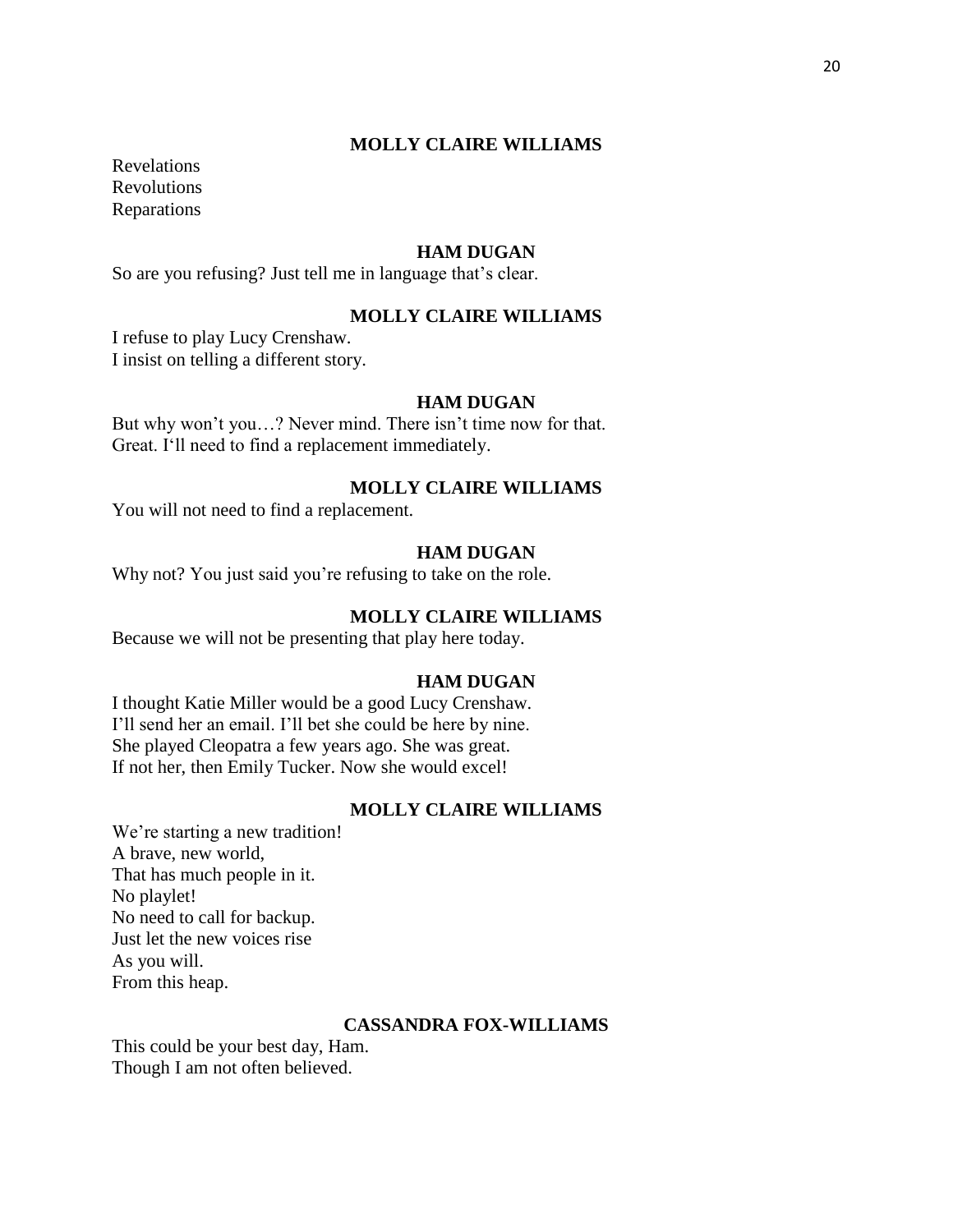# **HAM DUGAN**

I don't have a Lucy, I don't have a Thomas. I'm screwed. There's two thousand people expecting the pageant they love. That playlet, the Billion Announcement, remarks from our kids. It simply must happen, CasSandra! Or my world will end!!

> *We hear the strange noise. The world tilts. The world returns almost to the way it was before.*

### **CASSANDRA FOX-WILLIAMS**

You asked me here to do a mic check For the words you had penned. But Dawn's rosy fingers have dissolved, dispersed And now Sun Goddess races to her zenith And your stakes are as high as September tobacco. I cede my time to Molly Claire Who has something to say. Listen, Ham. Listen and don't interrupt. There is still a chance that this could be Your best day. Look, our Harold has returned.

> *HAROLD ARRINGTON and LAQUAN MONROE return with a new microphone and place it on the podium. HAROLD ARRINGTON does a mic check.*

# **HAROLD ARRINGTON**

Check. Check. "Right's anvil stands staunch on the ground And the smith, Destiny, hammers out the sword. Delayed in glory, pensive from the murk, Vengeance brings home at last a child, to wipe out the stain of blood shed long ago." The Libation Bearers, Lattimore translation. Check, Check. You want to check, LaQuan? Seems to be in order.

> *MOLLY CLAIRE WILLIAMS speaks into the microphone.*

#### **MOLLY CLAIRE WILLIAMS**

This term I take a class called Crenshaw Roots –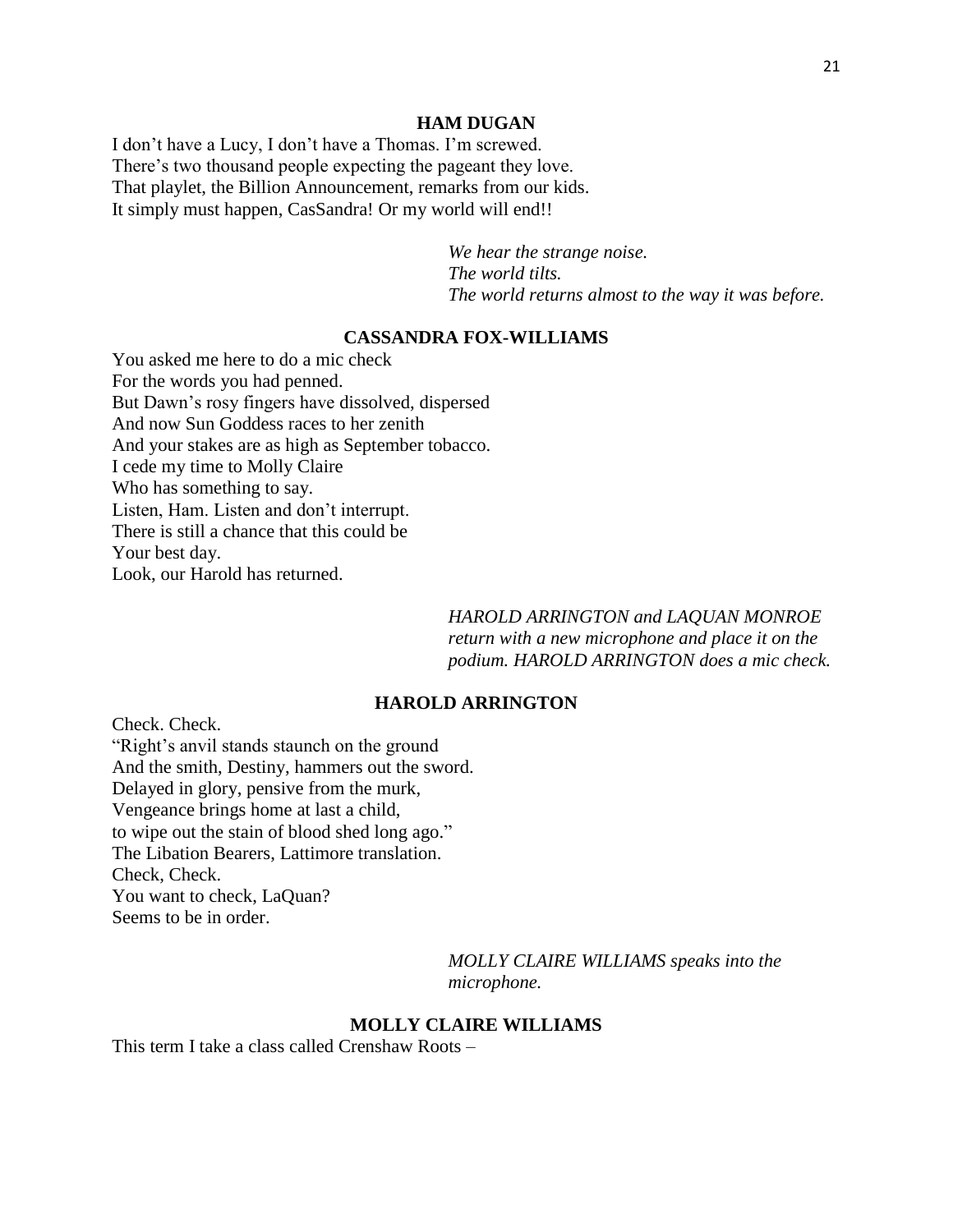#### **HAM DUGAN**

I won't let you speak unless you have played Lucy Crenshaw!

#### **MOLLY CLAIRE WILLIAMS**

I promise you what I will say Will involve Lucy Crenshaw in a very big way. Although she is not the star today.

#### **HAM DUGAN**

If you won't play her in the playlet, then you can't be on stage.

# **CASSANDRA FOX-WILLIAMS**

You're scrambling, Ham. It's understandable.

#### **LAQUAN MONROE**

Scrambled eggs and Ham. Underhandable. UnderHamAble

### **CASSANDRA FOX-WILLIAMS**

Hanging on.

### **LAQUAN MONROE**

Hamming on.

#### **CASSANDRA FOX-WILLIAMS**

Take eight minutes to listen to what Molly Claire has to say And see if it doesn't change your opinion of what should happen today. Eight minutes, Ham. One minute of silence By you For every American James Hamilton Dugan there's been. A minute of silence, Ham. For every forefather. If you can do that, If you can be silent for eight minutes, There is a chance -

# **HAM DUGAN**

I think  $-$ 

#### **MOLLY CLAIRE WILLIAMS**

I am going to say What I am going to say!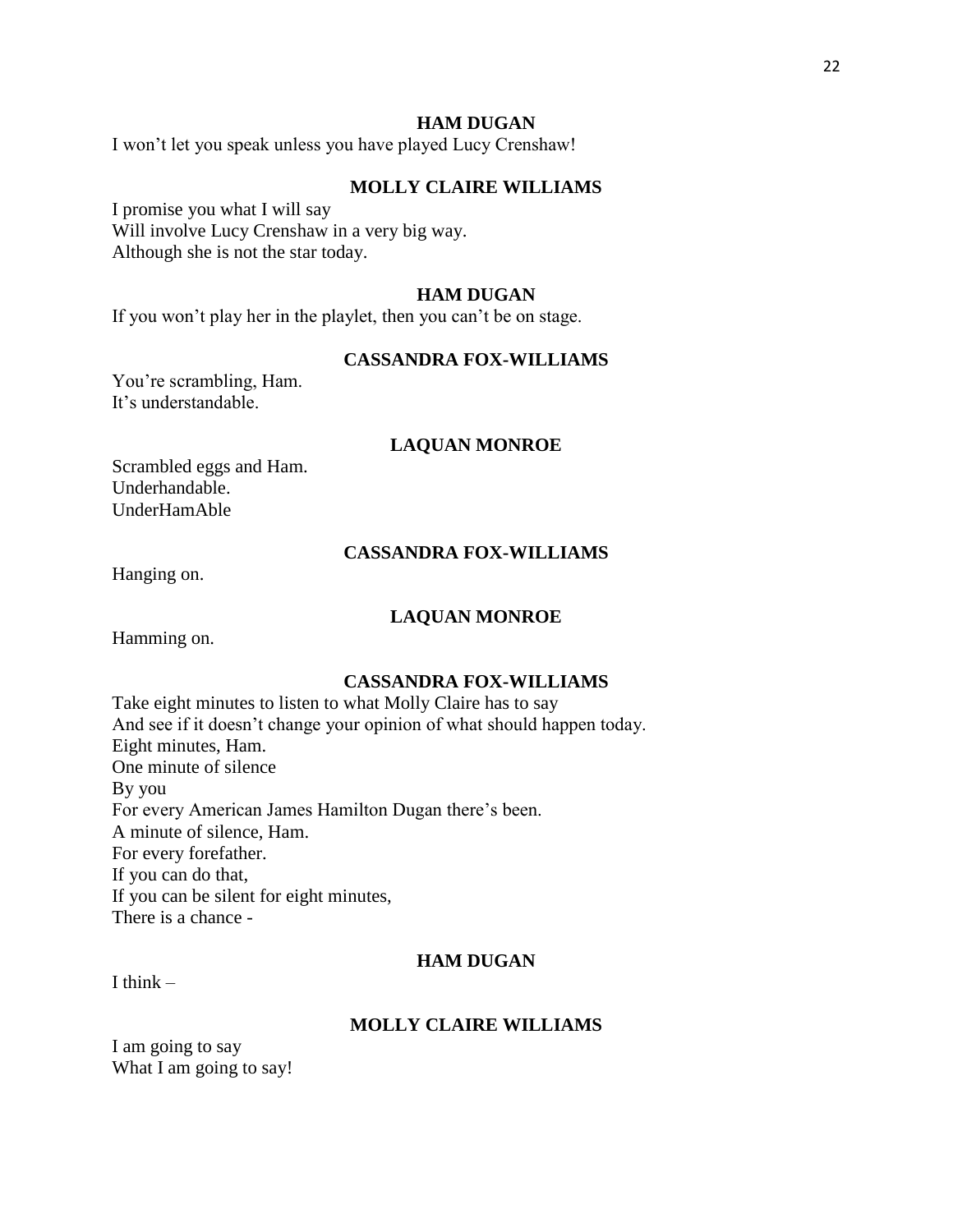#### **CASSANDRA FOX-WILLIAMS**

You will be silent for a very little while, Ham.

*The strange noise. The world tilts.*

### **MOLLY CLAIRE WILLIAMS**

This term I take a class called Crenshaw Roots –

#### **HAM DUGAN**

I think if you say "I am taking" instead of "I take" It sounds more professional, and isn't that what you want?

# **CASSANDRA FOX-WILLIAMS**

Well, I was right about that! That was a very little while. Make this one longer! This is your last chance!!

### **HAM DUGAN**

You're right, I'll shut up. As if twenty-eight years with my wife Hasn't taught me that I need to listen much more than I speak.

#### **CASSANDRA FOX-WILLLIAMS**

I have a clear-eyed prophecy And Sun Goddess races unimpeded to her perch. You have a chance, Ham. If you do not interrupt, To know in advance what awaits you today. But you must listen and think!

### **HAROLD ARRINGTON**

The morning tears are gone. Time to cut the lawn. And that floor's still buckling. Let's go, LaQuan

### **CASSANDRA FOX-WILLIAMS**

We will need LaQuan, Mister Harold. To bear witness to this story. There will still be time to cut Crenshaw Green. The smell of fresh cut grass will help Reduce the stink that's in this air. As for the buckling floor, The Gym will not be needed, It will not rain today.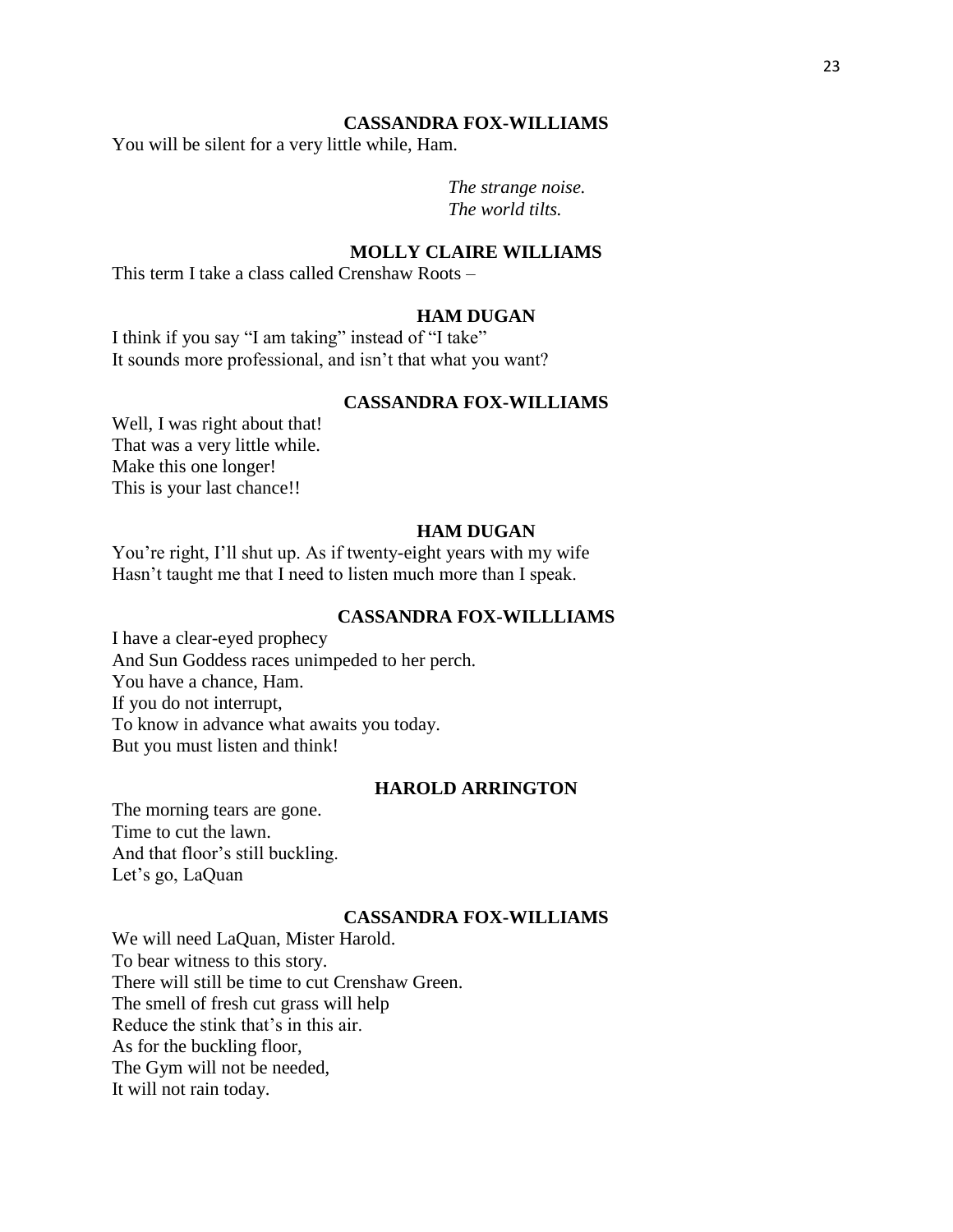But do go to the Gym, Mister Harold, And see that it is clear. Please do believe me. Clear the Gym, Mister Harold.

#### *HAROLD ARRINGTON is gone.*

Begin again, Molly Claire. This podium has power. Please let us hear truth.

### **MOLLY CLAIRE WILLIAMS**

This term I take a class called Crenshaw Roots. We are charged with reaching deep into the Crenshaw Academy Archives In honor of our Bicentennial. Our teacher, Mr. Hutchinson, gives us keys to the Archives. He trusts us. Just us. "Discover something revelatory about our school." Today I report to you two revelations. So I'm foraging Yesterday In the musty crusty basement of Crenshaw Hall. Invoices and mildew and cancelled checks and mold and student transcripts. I must go deeper farther back into the Archives so far back I have to breathe through my blazer to endure the mold stench so far back I break the rules and take out my phone for its flashlight so far back I swear the concrete floor's given way to marsh and swamp and then I see this leather box way back in the farthest corner begging me to liberate it, to emancipate it. I'm on my belly crawling to reach it, Crenshaw blazer and skirt covered with mud and rat piss and slime molds and bicentennial jelly two hundred years deep. My hand Its hasp Just out of my grasp I take my barette Just to get a little more reach And I hook it and grab it and slide it and drag it It's practically dust but I must open it. Once out in the light, it's red Crenshaw Academy Scarlet, the color of blood It's soft and it's hard It's dust and it's grit And it's locked. I call for help.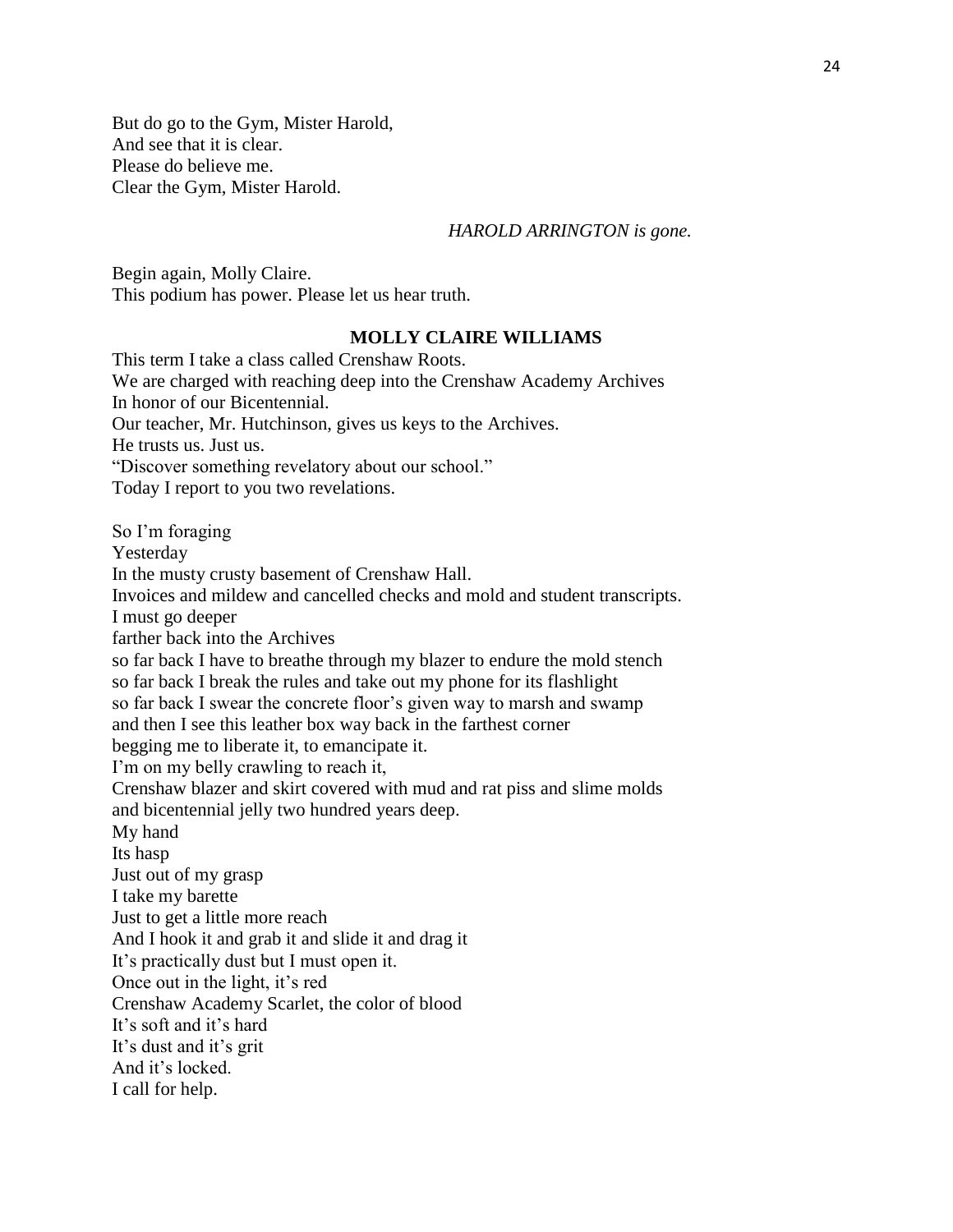And help is sent. A silent messenger. With a boltcutter.

> *We now see a scarlet box, in yesterday. LAQUAN MONROE labors with various tools to open the lock on the scarlet box.*

It's a snap.

Another box inside. A leather pouch inside that. An envelope there in. And finally…

A Journal. More than two hundred years old.

# *MOLLY CLAIRE WILLIAMS reveals a document.*

#### **HAM DUGAN**

That can't be two hundred years old. It's today's kind of paper.

# **CASSANDRA FOX-WILLIAMS**

You are interrupting again.

# **MOLLY CLAIRE WILLIAMS**

I made copies. Yesterday. Late. In the copy room Outside your office. The original Is safe and dry and warm and well-fed.

*HAM DUGAN looks at the document.*

### **HAM DUGAN**

There is absolutely no way we can know this is true.

### **MOLLY CLAIRE WILLIAMS**

You could not have possibly read that entire thing.

#### **HAM DUGAN**

I don't need to complete it to see that it's not relevant.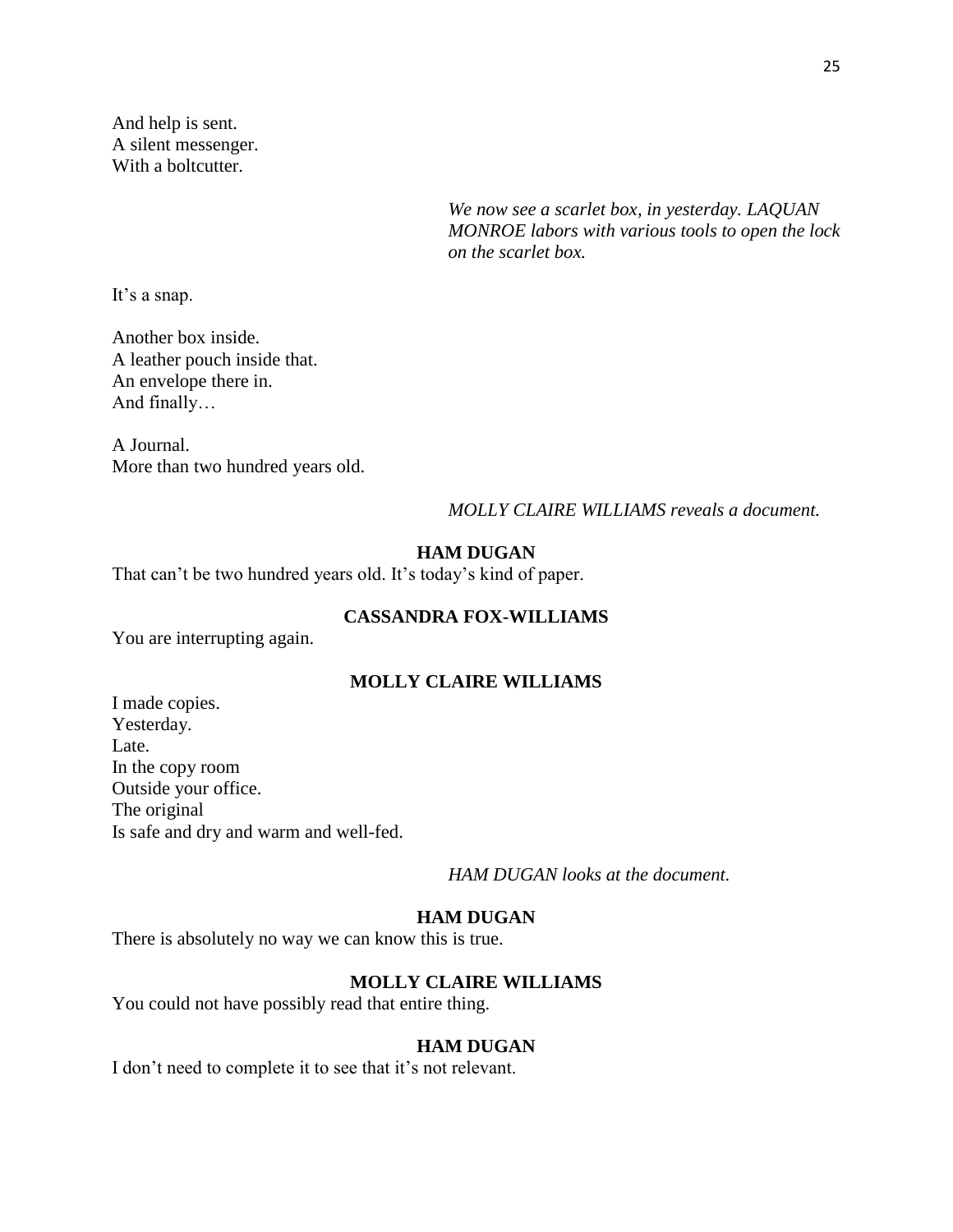Mommy, just like you said.

# **CASSANDRA FOX-WILLIAMS**

Vulnerability is an untailored suit Awkwardly worn as the cameras are rolling.

# **MOLLY CLAIRE WILLIAMS**

Read what it says.

# **HAM DUGAN**

We haven't got time for this foolishness-

#### **MOLLY CLAIRE WILLIAMS**

You said you would listen to me uninterrupted. You said you would listen more than you would speak.

> *HAM DUGAN reads the document. The world tilts.*

### **HAM DUGAN**

The original needs to be verified by an expert. There are people I know, some alumni, I think, who're experts.

### **CASSANDRA FOX-WILLIAMS**

You're interrupting again. There is not much time. A lawn must be cut, This stench addressed, Your hand… And yet Molly Claire has just begun to tell you her story of yesterday And you are not listening.

#### **HAM DUGAN**

There's no way I can verify any of this before noon. And ev'n if I could there is just way too much to unpack. Two thousand alumni will be gathered here on the Green. This document will not be read from today. If it's real, We'll look at it, process it, crash team it, in coming weeks. It's a lot, you'll admit, to be forced to digest in one day. This cannot be read here today. Maybe later, not now. You say that the so-called original's safely preserved?

# **MOLLY CLAIRE WILLIAMS**

I put it back in the Archives.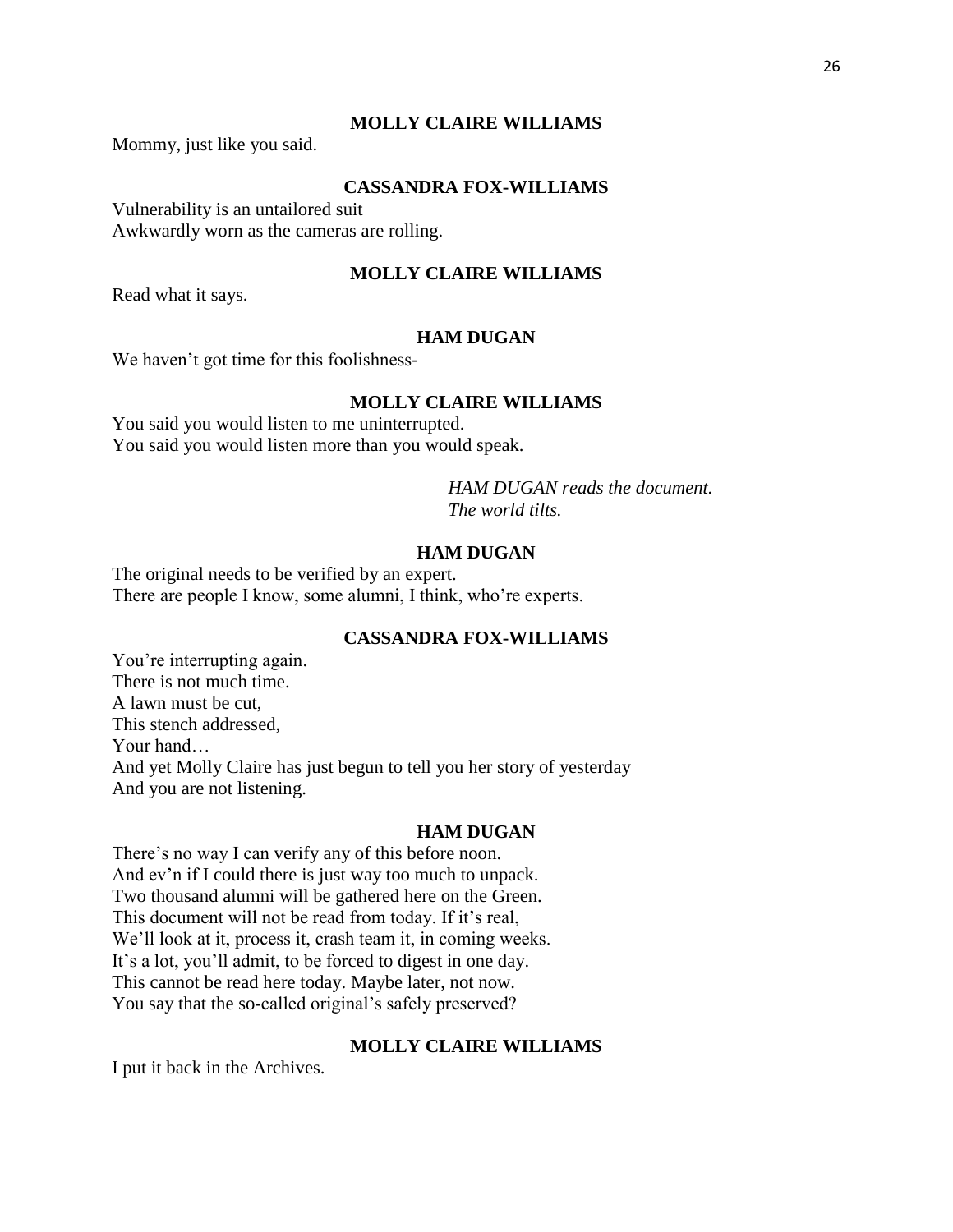*HAM DUGAN tears up the copy of the document. MOLLY CLAIRE WILLIAMS produces another copy of the document. HAM DUGAN tears it up.*

### **MOLLY CLAIRE WILLIAMS**

You fear this document enough to commit violence. But what you do not know is that this document has already been A conduit of violence. Your assumption is that I want to read from this today. That that is what I want to say.

# **CASSANDRA FOX-WILLIAMS**

I knew that would be his assumption.

### **MOLLY CLAIRE WILLIAMS**

And yet I have something else to say. It is not our job to tell the painful history contained in that document anyway. Are you surprised to hear me say that?

Knowing that Mr. Hutchinson said

"Discover something revelatory about our school."

The discovery of that document was yesterday's second biggest revelation.

I have something more urgent on which to turn on the light of truth.

*MOLLY CLAIRE WILLIAMS is about to continue at the podium, but LAQUAN MONROE looks at her, shakes his head "No," and removes the piece of paper from underneath the podium that he had earlier used as a shim. He unfolds the paper and speaks at the podium.*

*HAROLD ARRINGTON returns.*

#### **LAQUAN MONROE**

From the Journal of Henry Smith. May 24, 1810.

#### **MOLLY CLAIRE WILLIAMS**

You didn't speak yesterday. Why speak now?

#### **CASSANDRA FOX-WILLIAMS**

Molly Claire is here to speak about yesterday Not yestercentury. That is a private -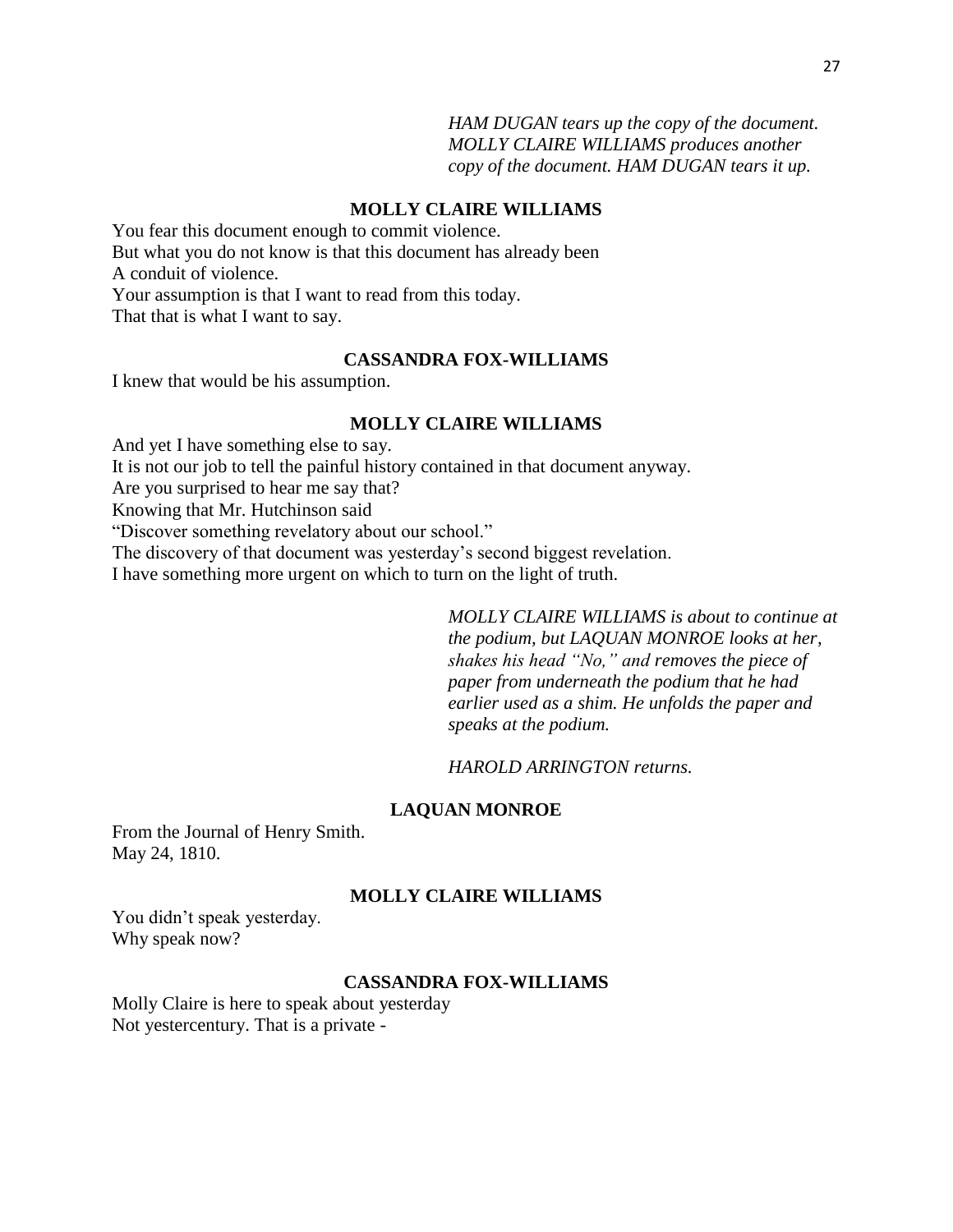### **LAQUAN MONROE**

From the Journal of Henry Smith. May 24, 1810.

# **CASSANDRA FOX-WILLIAMS**

You do not have the right to  $-$ 

# **MOLLY CLAIRE WILLIAMS**

I am going to summarize what it says Not read from it. I will post it today. I will tell them where they can find it, And read it on their own. And they all will read it, Faces in their phones, Truth instead of fiction, Hard Work of Wrenching Revelation Instead of Soft Play of Ridiculous Repetition. But I am not going to dredge up the pain in that document, I am not going to act it out for them While they sit passive.

#### **LAQUAN MONROE**

"Miss Lucy had this pin, looked like gold and diamonds –

# **MOLLY CLAIRE WILLIAMS**

What's more important is what happened later in the day! What happened to both of us!

#### **LAQUAN MONROE**

"Miss Lucy had this pin, looked like gold and diamonds –

### **MOLLY CLAIRE WILLIAMS**

I am the one who gets to speak today! And I will speak in my own way!

*LAQUAN MONROE demands to be heard.*

#### **LAQUAN MONROE**

"Miss Lucy had this pin, looked like gold and diamonds, shaped like a flower, like a Black-Eyed Susan.

Lilly admired it.

I said I would make a pin for Lilly.

Didn't have any gold or diamonds.

But I had plenty of tin scraps left over from all the cups and the linings of the copper pots.

So I fashion some of those scraps into a flower pin for my Lilly.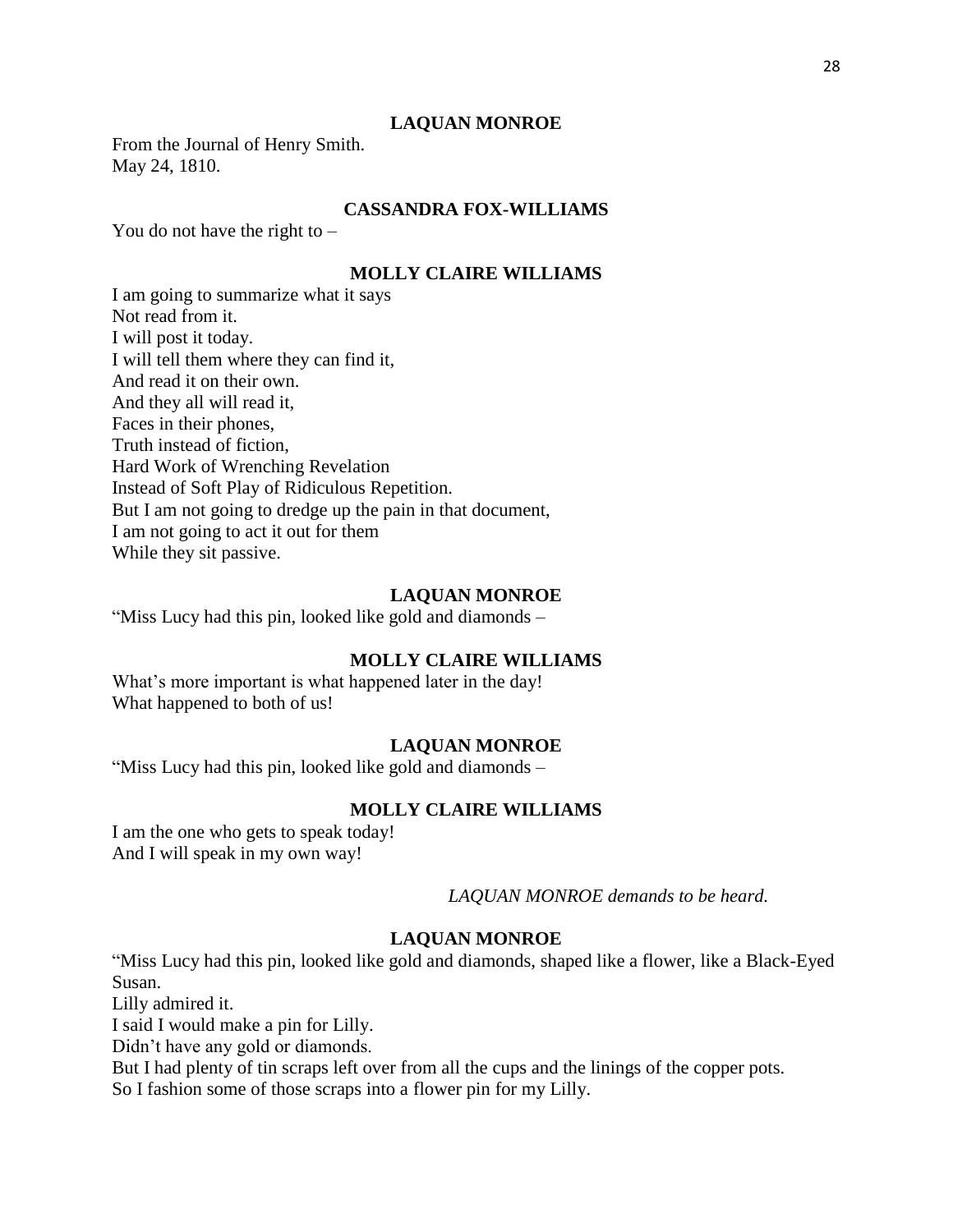She pins it on, and we dance a little. "You should make one for Harriet, too," Lilly says, and I plan to. Next day Miss Lucy sees Lilly wearing that pin and flies into a rage. "You devil! I'll show you how to mock your betters." She picks up a piece of stove wood and flails it against Lilly's head. "Where did you get that?" Lilly says, "My husband Henry made it from scraps." "Scraps he stole from us," says Miss Lucy. Miss Lucy says "Mister Thomas will teach you not to steal."

Next morning I'm making a kettle in the storehouse And I hear Lilly wailing outside. I go out. There's two wagons. Lilly is in one. Our daughter Harriet in the other. I see Lilly give Harriet the flower pin. Tosses it to her. I run up to the wagons and hold their hands. The wagons pull away. Pull my hands from theirs. I run after them as long as I can. And in the heat and the dust and the horse stench and the tears I can say nothing. And they are gone.

I turn around and walk back to the storehouse. There's Mister Thomas. He's got a bandage around his right hand, dripping blood. He says, "N\*\*\*\*, I lost an hour's time and a good cook because of you." I think, "Thomas Crenshaw, what have I lost by you?"

*There might be a very long pause here.*

#### **HAROLD ARRINGTON**

There's two thousand chairs to set. Lawn needs to be cut before that happens. So that needs to happen now.

> *HAROLD ARRINGTON is mowing the lawn. We hear the engine of the lawnmower. As he mows, questions are projected to the audience.*

Why is this lawn called Crenshaw Green? Who named it? And why?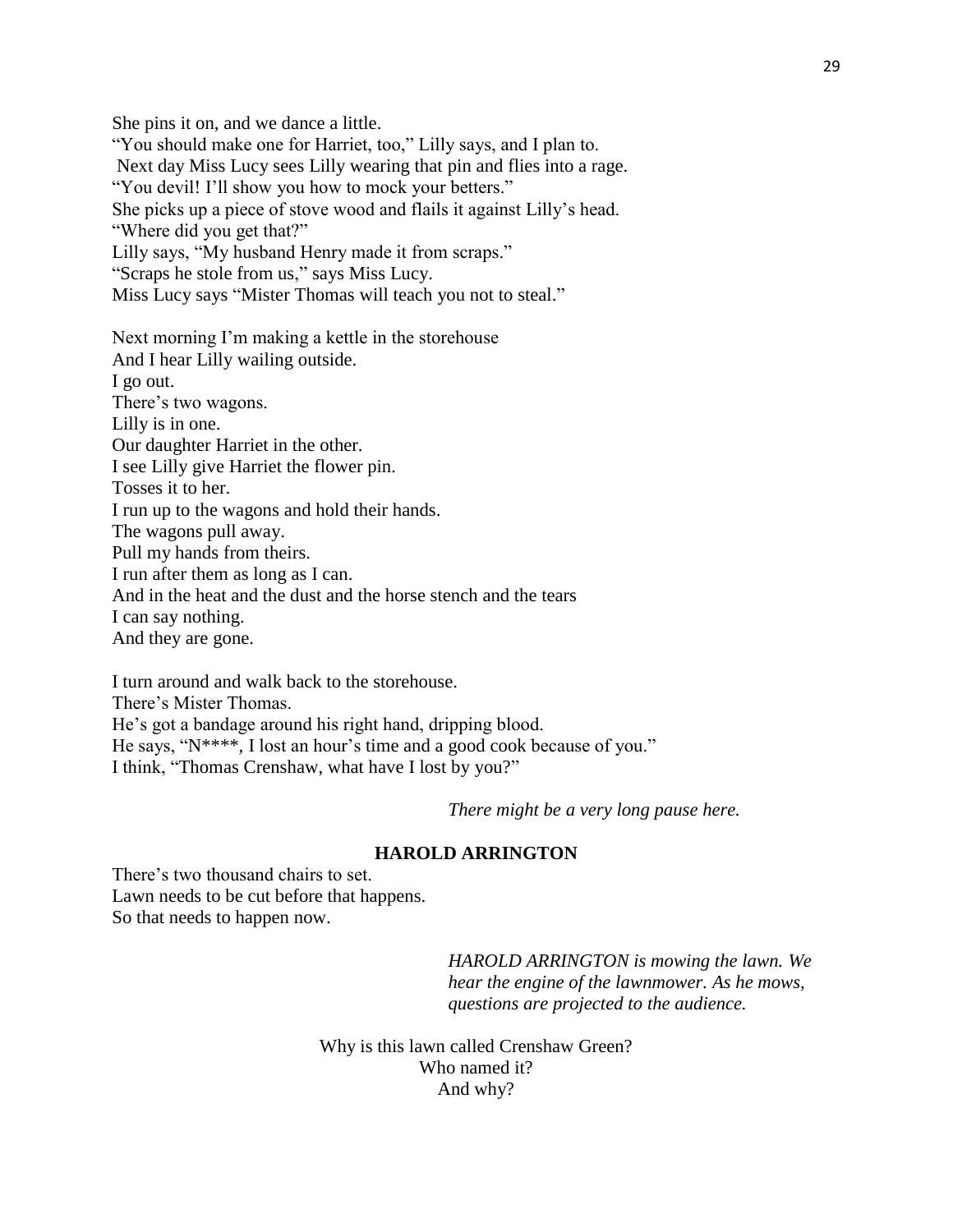Why is it so big? Who is allowed on this lawn? Who is not allowed on this lawn? What is allowed to happen on this lawn? What is not allowed to happen on this lawn? Are the people who maintain the lawn treated differently from the people who are allowed to use the lawn? What goes on in the buildings that surround this lawn, and who are those buildings for? What was here before this was a lawn? What important events happened in this place? And how many people know of those?

> *After some time, there is a sharp noise and HAROLD ARRINGTON stops his mower and dismounts. He finds a small shard of metal. He pockets it, remounts the mower, restarts it, and rides off.*

### **HAM DUGAN**

I thought when I woke up today that my hand was the most Ugly thing I would have to address. I can cover that up. It's been weeping all night, just a cut that won't close, no big deal. It'll stop soon. It will. I think "Stress, it's the end of the year. My immune system's low, I just need beach time in Hilton Head. Mini-golf with the kids, and a hot tub  $-$  just Ellen and I, And I'm back to one hundred percent, up for year twenty-nine. The Billion's secure, it's a thing, the Trustees can high five. Some alums will freak out there's a black girl as Lucy Crenshaw, But the Billion announcement will show them we're on the right track."

The Billion, you see, it's something that no Head has yet done. For a school of our size to achieve such a goal, well, that's huge. After twenty-nine years I have something to make Doogie proud. He said, "Teaching's a waste of your talents!" I said, "But I'm called!" I taught twelve years of English, then nine years a Dean, and then here. And for eight years as Head here at Crenshaw I've strived to achieve Something notable, noteworthy, tombstone-errific – and now, On what should be a glorious day you come forth with this…thing.

I can't let this color this day we've so carefully planned. There's no guarantee that this page is authentic at all. And ev'n if it is, it could not have come at a worse time. It cannot be made public today. It will be on the news. That's all anyone will be talking about, will recall. There are over two thousand alumni who've gathered to sing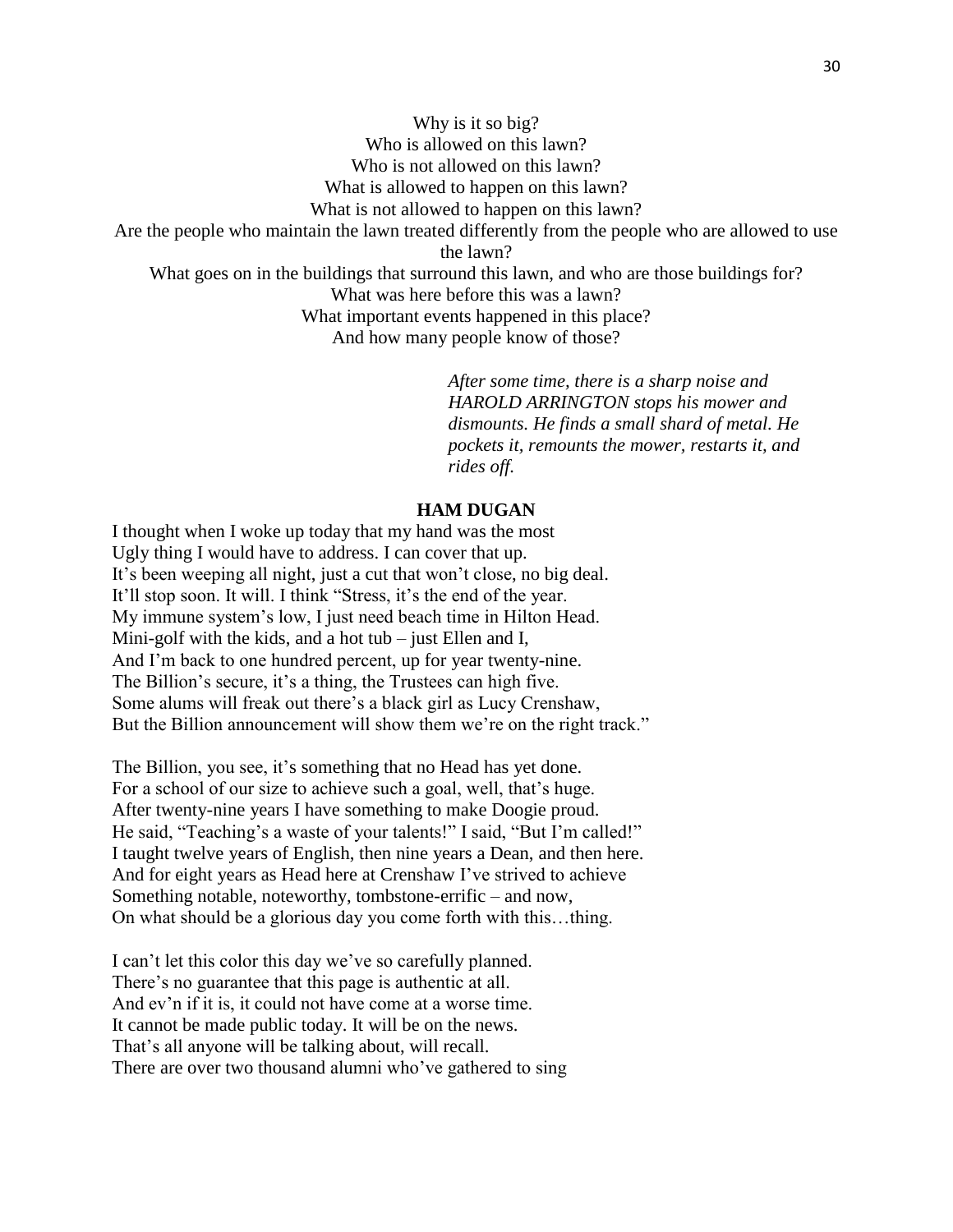Within these timeless granite walls Hearts and minds alive with youth! We hear our nation's humble call: "Lead this world and Strive for truth!"

### **CASSANDRA FOX-WILLIAMS**

But Ham, today we must repair a corrupt script.

# **MOLLY CLAIRE WILLIAMS**

"Strive for Truth" is our motto. And you have not even heard the whole truth.

#### **HAM DUGAN**

I will let you speak. Not today, but I will let you speak. You'll speak to your class, and I'll come and I'll listen, take notes. And then, when we're ready, we'll publish this on the website. You know, as a trustee, CasSandra, the delicacy Of the message we send, how it reads, how it feels, how it lands. She can't speak today. Not today. We're not ready today. The Billion allows us to finally bring to this school The best and the brightest regardless of family wealth.

#### **CASSANDRA FOX-WILLIAMS**

The Billion For what it's worth And it's not worth much Because it's not what this is about Really But the Billion was started with stolen funds Stolen labor from the enslaved Henry Smith Stolen dirty money from the sale of his wife and his daughter. What grew to a Billion was borne out of a family's pain. The whole thing's a lie. A sham. A theft. Kleptocracy. Which we already knew Or should have known. And we'll discuss that in due course. But that is not all that will be added to the festivities today.

#### **HAM DUGAN**

Which we knew?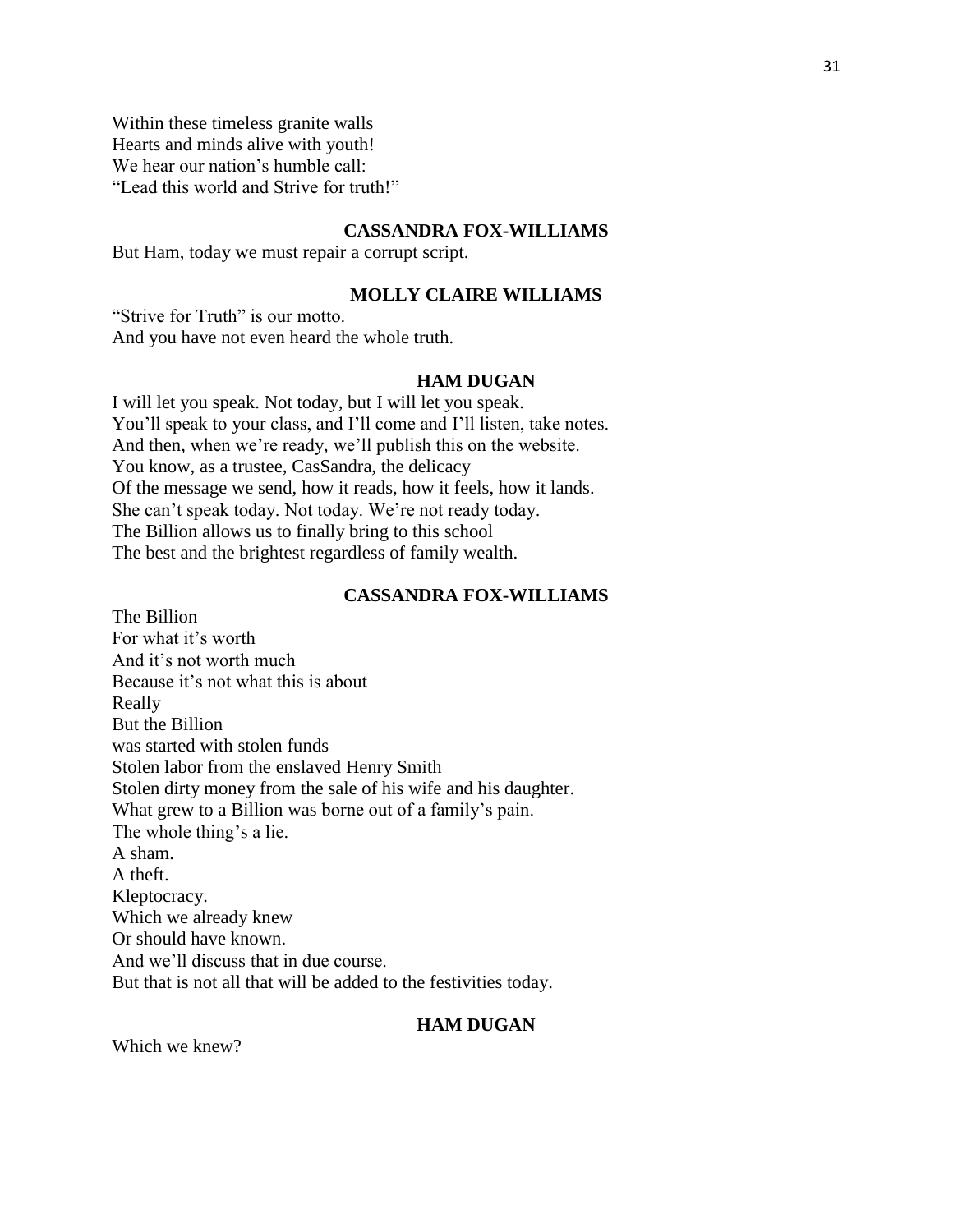#### **CASSANDRA FOX-WILLIAMS**

That the Billion's been built from stolen hours From stolen lives From stolen loves? Please.

# **HAM DUGAN**

You chose this place for your child.

### **CASSANDRA FOX-WILLIAMS**

I choose to live in the world as it really is Not as I wish it were. And I choose to change it when the light of Truth shines the way. As it did yesterday. So much was revealed yesterday.

#### **HAM DUGAN**

I cannot believe that that Journal is a real thing That sat in the basement of Crenshaw Hall two hundred years And suddenly your daughter found it in History class?

# **CASSANDRA FOX-WILLIAMS**

I suppose it is the curse of one named CasSandra to be forever not believed. For the eleventy-leventh time, Ham, There's more to Molly Claire's yesterstory and don't get stuck here. But since you appear fixated on the veracity of this document, Consider this. We have a tradition in our family. When a Daughter and Mother part for any real length of time The Mother makes a flower for the Daughter out of scraps of whatever. Orange peels, leaves of grass, wax paper, Old rags, a failed wallet, Book covers, cancelled checks, Worn out shoes. Soup can labels. The longer the separation The more durable the materials. A flower. From Mother to Daughter. I did not know why until yesterday, when I read the Journal unearthed by Molly Claire, And then I began to understand. I need to sit with that for a while. You need to sit with that for a while, Ham. But not for too long right now. That Goddess…she chariots on. And Molly Claire has not finished her story from yesterday.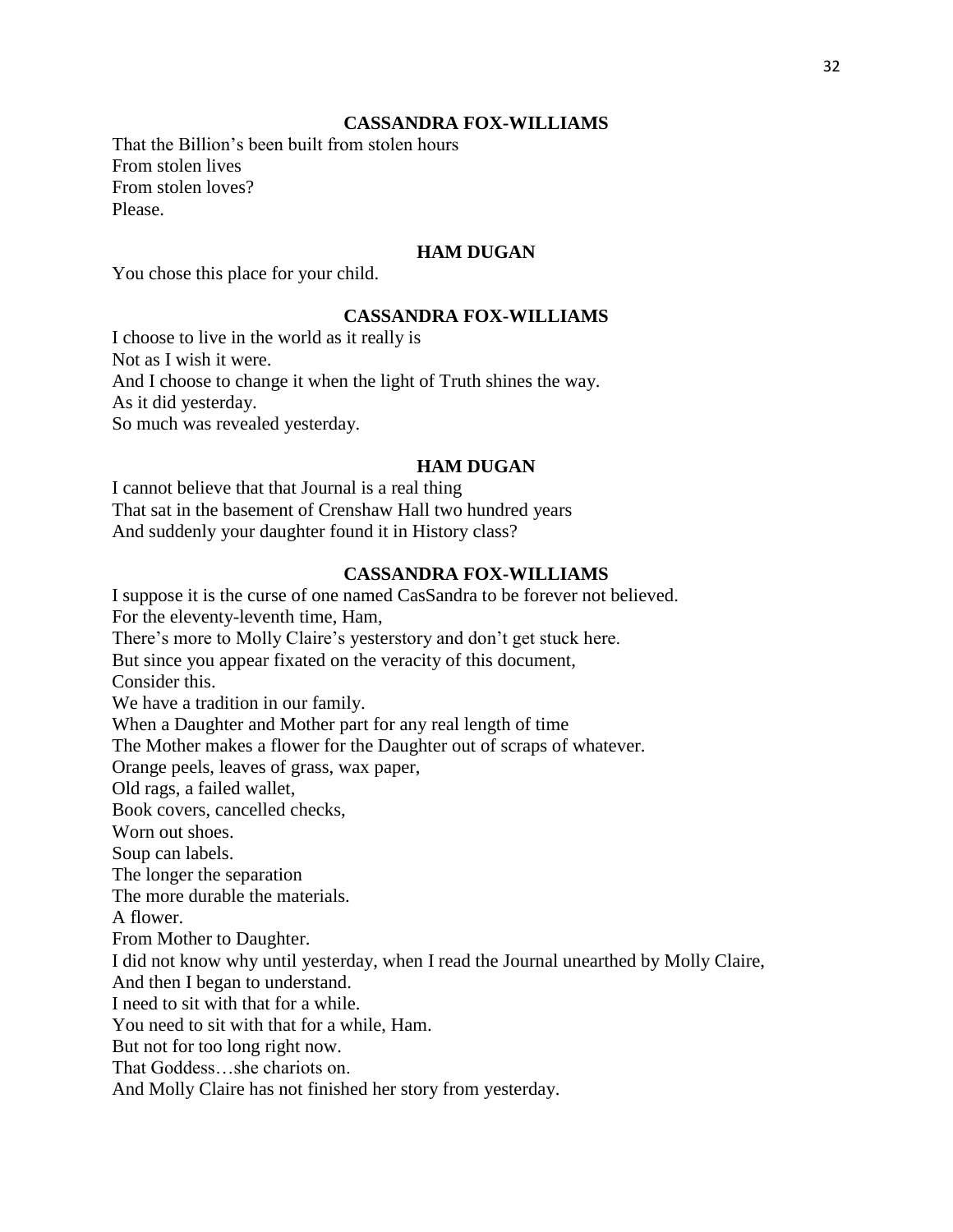*The world tilts. We hear the strange noise. It almost returns to the way it was before. A pencil falls off the podium. LAQUAN MONROE shims the podium with a piece of paper.*

### **LAQUAN MONROE**

Why did I start to work here this week? Why did the Journal reveal itself to Molly Claire Williams yesterday? Why did I shim the podium with the page photocopied from that Journal? Why did Molly Claire Williams not want me to read Henry Smith's pain aloud? Why did CasSandra Fox-Williams not want me to read Henry Smith's pain aloud? Why did I need to read Henry Smith's pain aloud? Why are CasSandras not ever believed, when we know they are gifted with prophecy? Are their visions of truth just too much for us to take in? Who is the school for? And why does it stink here? What happened to his hand? Why every time she calls him Ham do I think I'm about to go HAM Hard as a mothaf\*\*\*er let these n\*\*\*\*s know who I am I'm about to go HAM Hard as a mothaf\*\*\*er let these n\*\*\*\*s know who I am What is Ham Dugan going to say next? What white sensitivity will he next display? And will he never let Molly Claire Williams finish her story?

#### **HAM DUGAN**

This is all so unfair. Not to me, but to all those who've come From so far and so wide to partake in this beautiful day. The events you say happened are more than two hundred years old. Don't you think that it's time to move on, to get past this, to grow?

#### **CASSANDRA FOX-WILLIAMS**

You say you are not ready today. And Molly Claire Who we named Molly Claire and enrolled here at Crenshaw So her resume would rise to the top (think on that) (think on that) Agrees you are not ready And that is not the point. And the point is that we may need to school the veteran teacher.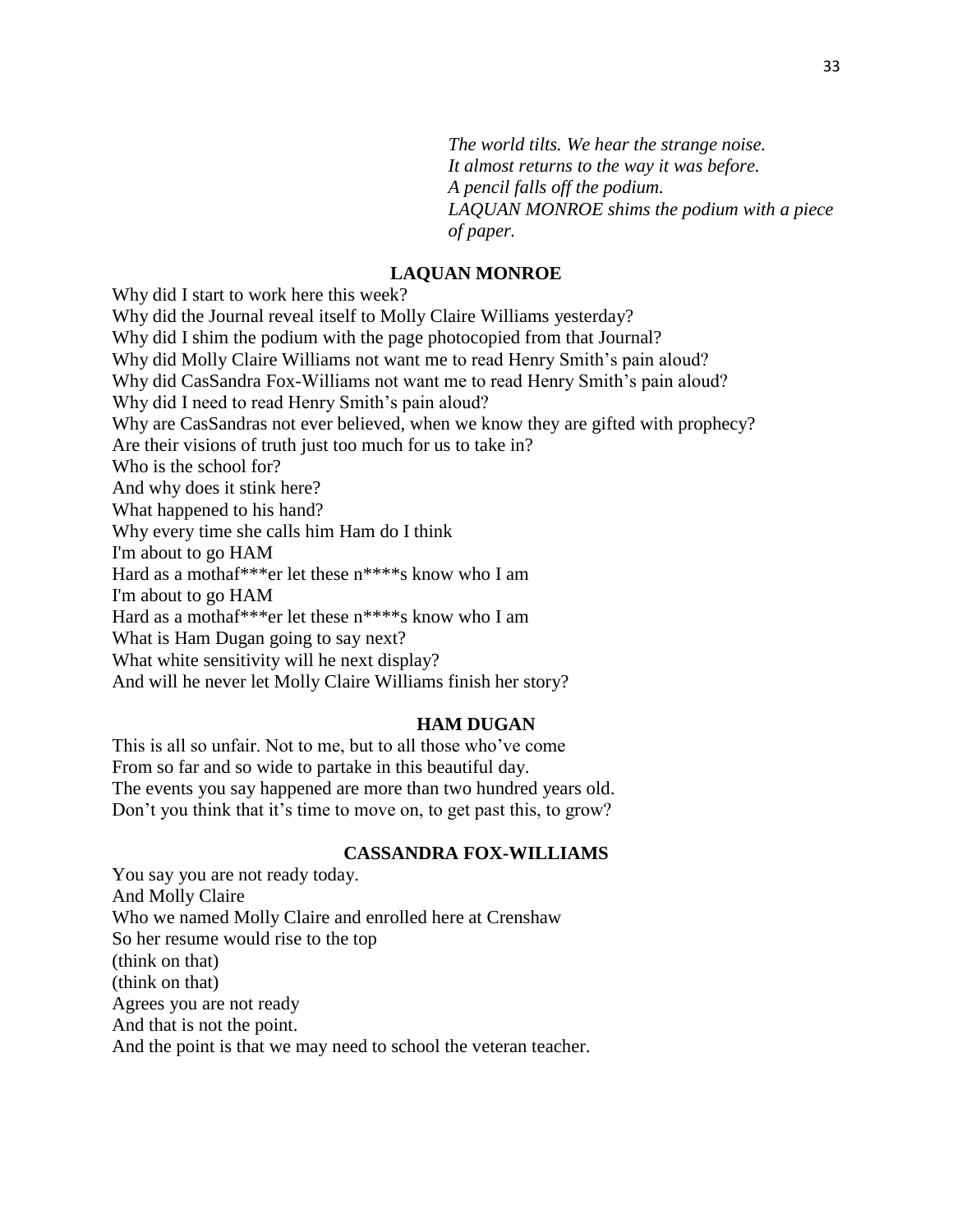Respect us. Listen to us. Believe us.

# **HAM DUGAN**

 $I$  do  $-$ 

# **MOLLY CLAIRE WILLIAMS**

Don't interrupt us. Don't own the stage. Let us speak. Let us tell our truth. Don't take it personally. It's like you're Thomas Crenshaw!

#### **HAM DUGAN**

You're getting all -

#### **CASSANDRA FOX-WILLIAMS**

Don't be afraid of our anger!! You are not going to break!!!! Continue, Molly Claire.

# **MOLLY CLAIRE WILLIAMS**

I'm reading the Journal. Careful to separate the pages from each other With the delicate, thin, firm, edge of my student ID Gently nuzzled in between the leaves, My gloved fingers being far too fat To separate those dry relics from each other Without lasting fracture. LaQuan Monroe, boltcutter savior, Reads with me. He says nothing. We both say nothing. I see it's past four. The copy room door will locked. I ask LaQuan if he has a key to the copy room So I can make copies. He takes me there, And I lay down the Journal on the machine. I am scared that those flashes of light Will be too much for the ancient paper. That the letters and words will ignite